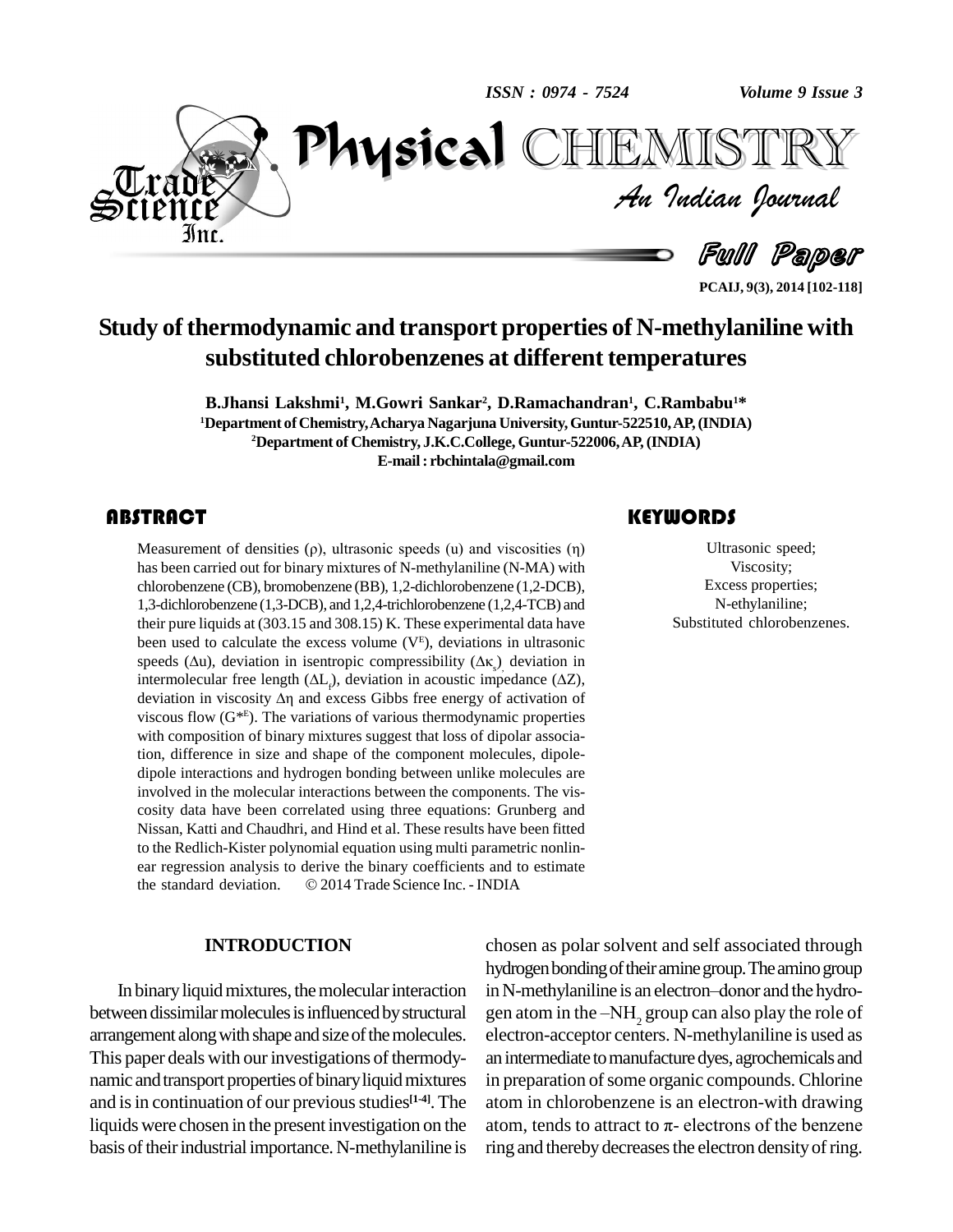As a result, the benzene ring in chlorobenzene becomes seeking proton of any group. Chlorobenzene is more reactive because the chlorine atom is bonded with SP<sup>2</sup> hybridized carbon atom and consequently can be re moved easily. So, the rate of reaction with chlorobenzene is faster. Bromobenzene is less reactive because efficients and standard deviation  $(\sigma)$ . oflarge size and low electro negativity.Hence the rate of reaction is slow. 1,2-chlorobenzene is used as intermediate for dyes and agricultural chemicalswhereas 1, 2, 4-trichlorobenzene is used as a solvent and as a dye carrier in the textile industry. The aim of this work is to reveal new and interesting results on molecular interaction inN-methylaniline+halogenated aromatic hydro carbons, further, addition of chloro, bromo groups in benzene molecules and addition of second/third chloro groups in the benzene environment that may influence both the sign and magnitude of various thermodynamic functions in the present investigation.

The variation of excess molar volume, isentropic compressibilityand viscositywith changing composition of the mixtures has been investigations by various workers<sup>[5-7]</sup>. In order to characterize the type and mag- value nitude of the molecular interactions between N methylaniline and substituted benzenes (chlorobenzene, bromobenzene, 1,2-dichlorobenzene, 1,3-dichloroben zene, 1,2,4-trichlorobenzene), we present here the ex-

relatively poor electron-donor towards the electron-<br>pressibility  $(\Delta \kappa)$  and deviation in viscosity  $(\Delta \eta)$  of N- $2^2$  308.15) K. These results have been fitted to the Redlich cess molar volume (V<sup>E</sup> ), deviation in isentropic com cess molar volume ( $V^E$ <br>pressibility ( $\Delta \kappa$ <sub>s</sub>)<sub>,</sub> and do methylaniline with substituted benzenes at (303.15 and - Kister polynomial equation using multi parametric<br>nonlinear regression analysis to estimate the binary co-<br>efficients and standard deviation  $(\sigma)$ . nonlinear regression analysis to estimate the binary co-

### **EXPERIMENTAL**

All the chemicals used in the present work were of analytical reagent grade procured from S.D. Fine Chemicals Ltd., India and Merck and their purities were as follows: N-methylaniline 99.5%, bromobenzene 99.5%, chlorobenzene 99.5%, 1,2-dichlorobenzene 99.5%,1,3-dichlorobenzene 99.5%,1,2,4 trichlorobenzene 99.6%. Prior to experimental mea surements, all the liquids were purified as described in the literature **[8]**. The purity samples were attained by fractional distillation and the purity of chemicals was checked bycomparing themeasured densities and vis cosities, which were in good agreement with literature values **[9-12]** as can be seen in TABLE 1. The purity of the samples were further confirmed by GLC single sharp peaks. Before use, the chemicals were stored over 0.4nm molecular sieves for about 72 hrs to remove water and were later degassed.

|                        | Density( $\rho$ )/gm.cm <sup>-3</sup> |                        | Ultrasonic speed (u) $/m/sec-1$ |                   |  |
|------------------------|---------------------------------------|------------------------|---------------------------------|-------------------|--|
| compoments             | <b>Experimental</b>                   | <b>Literature</b>      | <b>Experimental</b>             | <b>Literature</b> |  |
| N-methylaniline        | 0.98167                               | $0.98170^a$            | 1551.0                          | $1548.3^{*b}$     |  |
| bromobenzene           | 1.48148                               | $1.48150*^c$           | 1135.4                          | $1137.0*^c$       |  |
| chlorobenzene          | 1.09552                               | $1.09550*^c$           | 1251.0                          | $1249.0*^c$       |  |
| 1,2-dichlorobenzene    | 1.30088                               | $1.30090$ <sup>d</sup> | 1266.0                          | $1265.0*^{d}$     |  |
| 1,3-dichlorobenzene    | 1.28283                               | $1.28283^d$            | 1240.0                          | $1238.0*^{d}$     |  |
| 1,2,4-trichlorobenzene | 1.44840                               | $1.44841$ <sup>d</sup> | 1257.0                          | $1256.0*^{d}$     |  |

 $\blacksquare$ <br>**TABLE 1** : Densities ( $\rho$ ), and ultrasonic speed (u) data of pure components at  $T = 298.15$  K

**\*303.15 K; [a] Reference[9]; [b] Reference [10]; [c] Reference [11]; [d] Reference [12]**

### **MEASUREMENTS**

All the binary liquid mixtures are prepared by weighing an amount of pure liquids in an electric balance a Rudo All the binary liquid mixtures are prepared by weighing an amount of pure liquids in an electric balance a Rudol (Afoset, ER-120A, India) with a precision of  $\pm$  0.1mg 2911 M by syringing each component into air tight stopper bottles to minimize evaporation losses. The uncertainty

*An*aRudolphResearchAnalyticaldigitaldensimeter(DDH- *Indian*<br>*Indian*<br>*Indian*<br>*I* ISTRY<br>*Indian Iournal* 1.44841<sup>d</sup> 1257.0 1256.0<sup>\*d</sup><br>
; [d] Reference [12]<br>
of the mole fraction was  $\pm 1 \times 10^{-4}$ . After mixing the sample, the bubble-free homogeneous sample was transferred into the U-tube of the densimeter through a syringe. The density measurements were performed with 2911 Model), equipped with a built-in solid-state ther mostat and a resident program with accuracy of tem- 2911 Model), equipped with a built- in solid-state thermostat and a resident program with accuracy of temperature of  $303.15 \text{ K} \pm 0.03 \text{ K}$ . The uncertainty in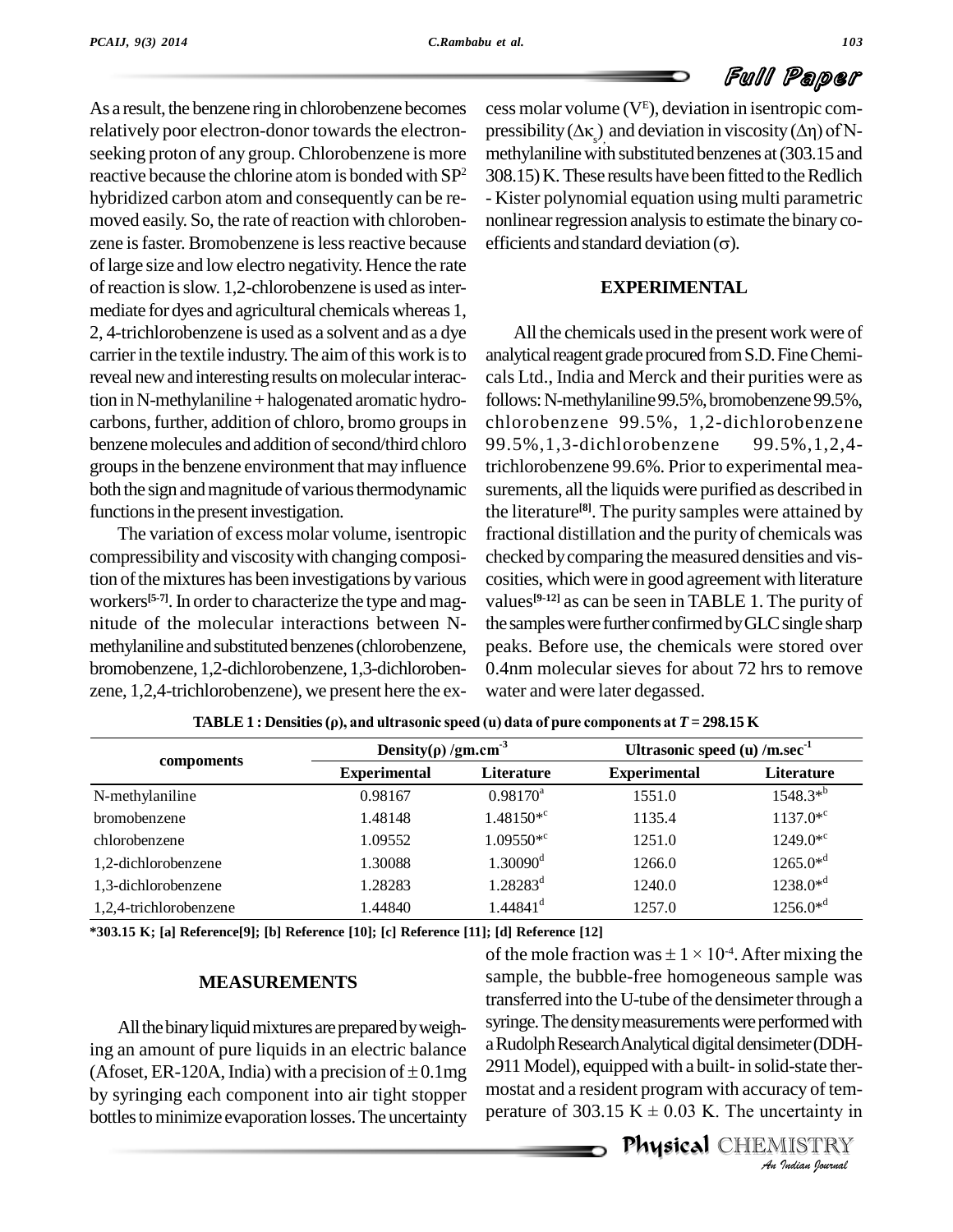density measurement of liquid mixtures is  $\pm$  5  $\times$  10<sup>-5</sup> gm.cm<sup>-3</sup>. Proper calibration at each temperature was foun achieved with doubly distilled, deionized water and with air as standards. A multi frequency ultrasonic interferometer (M-82 Model, Mittal Enterprise, New Delhi, India) operated at 2 MHz, was used to measure the ultrasonic velocities of the binary liquid mixtures at 303.15 K and 308.15 K by using a digital constant temperature water bath. The uncertainty in the mea- 303.15 K and 308.15 K by using a digital constant their<br>temperature water bath. The uncertainty in the mea-<br>surement of ultrasonic sound velocity is  $\pm$  0.2%. The calcul temperature water bath. The uncertainty in the mea-<br>surement of ultrasonic sound velocity is  $\pm$  0.2%. The calculat<br>temperature stability is maintained within  $\pm$  0.02 K by from exp circulating thermo stated water bath around the cell with a circulating pump. In order to minimize the uncertainty of the measurement, several maxima are allowed to pass and their number  $(50)$  in the present study is counted. All maxima are recorded with the highest swing of the needle on the micrometer scale. The total distance d In t All maxima are recorded with the highest swing of the  $\Delta \eta = \eta$ <br>needle on the micrometer scale. The total distance d<br>(cm) moved by the reflector is given by d=  $n\lambda/2$ , where  $u_2$ ,  $\rho_1$ , eedle on the micrometer scale. The total distance d<br>im) moved by the reflector is given by  $d=n\lambda/2$ , where  $u_2$  is the wave length. The frequency, v, of the crystal ise being accurately known (2.0 MHz), the speed of sound,  $u$  in m.sec<sup>-1</sup> is calcu The working of the interferometer was tested by making measurements for pure samples of benzene, toluene, chloroform and acetone and the measured sound velocities of these liquids are in good agreement which was reported in the literature<sup>[13]</sup>. The viscosities of pure liquids and their mixtures were determined at atmo spheric pressure and at temperature 303.15 K and 308.15 K by using an Ubbelohde viscometer, which was calibrated with benzene and doubly distilled water. The Ubbelohde viscometer bulb has a capacity of 15ml and the capillary tube with a length of about 90mm with 0.5 mm internal diameter. The viscometer thoroughly cleaned and perfectly dried, isfilled with the sample liquid by fitting the viscometer to about  $30^{\circ}$  from the vertical and its limbs are closed with Teflon caps to<br>avoid the evaporation. The viscometer is kept in a trans-<br>parent walled bath with a thermal stability of  $\pm$  0.01 K avoid the evaporation.The viscometeris keptin a trans for about 20 minutes to obtain thermal equilibrium. An parent walled bath with a thermal stability of  $\pm 0.01$  K<br>for about 20 minutes to obtain thermal equilibrium. An<br>electronic digital stopwatch with an uncertainty  $\pm 0.01$ s was used for flow time measurements. The viscosity values of pure liquids andmixtures are calculated using the relation:

**(1)**

*Indianacteristic*<br>*IISTRY*<br>*Indian hournal* where a and b are the characteristic constants of the  $\eta$ =(at-b/t) $\rho$  (1)<br>where a and b are the characteristic constants of the<br>viscometer,  $\rho$  is the density and t represents the flow

Physical CHEMISTRY

-5 time. The uncertainty of viscosity thus estimated was time. The uncertainty of viscosit<br>found to be  $\pm$  0.005 mPa.s.

### **THEORYAND CALCULATIONS**

The experimental values of density  $(\rho)$ , ultrasonic sound velocity (u) and viscosity  $(n)$  of pure liquids and their mixtures as function of mole fraction of Nmethylaniline at 303.15 and 308.15 K were used to their mixtures as function of mole fraction of N-<br>methylaniline at 303.15 and 308.15 K were used to<br>calculate the parameters such as  $V^E$ ,  $\kappa_s \Delta \kappa_s$ , and  $\Delta \eta$ from experimental data using the following expressions: calculate the parameters such as  $v$ ,  $k_s$ ,  $\Delta k_s$ , and  $\Delta t$  from experimental data using the following expressions:<br> $V^E = [x_1M_1 + x_2M_2]/\rho - [x_1M_1/\rho_1 + x_2M_2/\rho_2]$  (2)

| noin chpennienan aana aonig are rono wing enpressio                |     |
|--------------------------------------------------------------------|-----|
| $V^{E} = [x_1M_1 + x_2M_2]/\rho - [x_1M_1/\rho_1 + x_2M_2/\rho_2]$ | (2) |
| $r = u^2 \alpha^1$                                                 | (3) |

$$
\kappa_{s} = \mathbf{u}^{2} \rho^{1}
$$
\n(3)  
\n
$$
\Delta \kappa_{s} = \kappa_{s} - [\mathbf{x}_{1} \, \kappa_{s1} + \mathbf{x}_{2} \, \kappa_{s2}]
$$
\n(4)

 $\Delta$ **K**<sub>s</sub> = **K**<sub>s</sub> - [**x**<sub>1</sub> **<b>K**<sub>s1</sub> + **x**<sub>2</sub> **<b>K**<sub>s2</sub>]
(4)<br>  $\Delta$ **n** = **n** - [**x**<sub>1</sub> **n**<sub>1</sub> + **x**<sub>2</sub> **n**<sub>2</sub>]
(5)

$$
\Delta \eta = \eta - [x_1 \eta_1 + x_2 \eta_2] \tag{5}
$$

 $\lambda$  is the wave length. The frequency, v, of the crystal isentropic compressibility, viscosity, ultrasonic sound ve-=  $\kappa_s - [x_1 \kappa_{s1} + x_2 \kappa_{s2}]$  (4)<br>  $\tau_1 - [x_1 \eta_1 + x_2 \eta_2]$  (5)<br>
In the above equations, M<sub>1</sub>, M<sub>2</sub>,  $\kappa_{s1}$ ,  $\kappa_{s2}$ ,  $\eta_1$ ,  $\eta_2$ ,  $u_1$ ,  $\Delta \eta = \eta - [x_1 \eta_1 + x_2 \eta_2]$  (5)<br>
In the above equations,  $M_1, M_2, \kappa_{s1} \kappa_{s2} \eta_1, \eta_2, u_1,$ <br>  $u_2, \rho_1, \rho_2, \rho, \kappa_s, \eta$ , and u represent molecular weight,<br>
isentropic compressibility, viscosity, ultrasonic sound velocity and density data of component 1, component 2, the mixture respectively.

### **RESULTSAND DISCUSSION**

### **Excess molar volume**

An examination of data in the TABLE 2 suggests that the excess volume data for the systems N methylaniline + chlorobenzene, + bromobenzene, are negative whereas for the binary mixtures of N methylaniline  $+1$ , 2-dichlorobenzene,  $+1$ , 3-dichlorobenzene,  $+1, 2, 4$ -trichlorobenzene are positive over the entire composition range at (303.15 and 308.15) K. The excess volume data of all the binary systems can be explained qualitatively by taking into consideration the following factors: 1.Chemical orspecific interaction, which includes charge-transfer force, forming hydrogen bonding, dipole-dipole interaction and other complex forming interactions. 2.Loss of dipolar association and differences in size and shape 3. Steric hindrance due to branching of chains 4. Physical inter action consisting dispersion forces or weak dipole-di pole interactions. The former effect leads to contraction in volume making negative  $V<sup>E</sup>$  values in liquid mixtures, while the remaining effectslead to expansion in volume resulting in positive  $V<sup>E</sup>$  values. The actual volumes of  $V<sup>E</sup>$  depend on the resultant of these opposing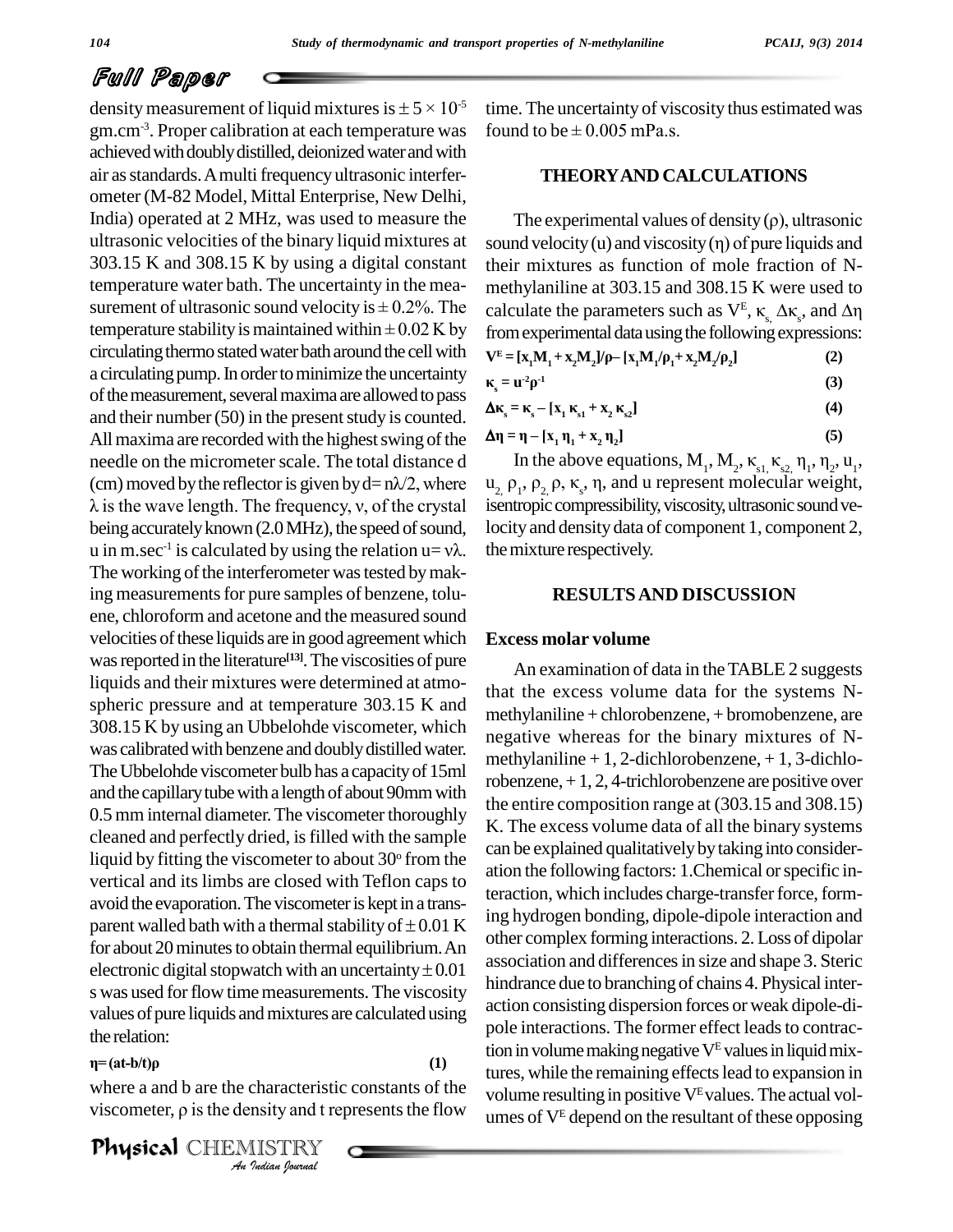**Full Paper**<br>TABLE 2 : Mole fraction of N-methylaniline (x<sub>1</sub>), density (ρ), ultrasonic speed (u), excess volume (V<sup>E</sup>), deviations in ultrasonic TABLE 2 : Mole fraction of N-methylaniline (x<sub>1</sub>), density (ρ), ultrasonic speed (u), excess volume (V<sup>E</sup>), deviations in ultrasonic<br>speeds (Δu), deviation in isentropic compressibility (Δκ<sub>g</sub>), deviation in intermolecula speeds  $(\Delta u)$ , deviation in isentropic compressibility  $(\Delta \kappa)$ , deviation in intermolecular free length  $(\Delta L_f)$ , deviation in acoustic impedance  $(\Delta Z)$  of the binary mixtures at 303.15 K and 308.15 K.

| N-methylaniline $(1)$ + chlorobenzene $(2)$ |                             |                         |             |                                         |                                |                                |                                                              |  |  |  |  |
|---------------------------------------------|-----------------------------|-------------------------|-------------|-----------------------------------------|--------------------------------|--------------------------------|--------------------------------------------------------------|--|--|--|--|
| 303.15 K                                    |                             |                         |             |                                         |                                |                                |                                                              |  |  |  |  |
| $\mathbf{x}_1$                              | $\rho$ /gm.cm <sup>-3</sup> | $V^{E}/cm^{3}.mol^{-1}$ | $u/m/sec-1$ | $\Delta$ u/m.sec <sup>-1</sup>          | $\Delta \kappa_{s} / TPa^{-1}$ | $\Delta L_f \times 10^{-9}$ /m | $\Delta Z \times 10^{-3}$ /kgm <sup>-2</sup> s <sup>-1</sup> |  |  |  |  |
| 0.0000                                      | 1.09582                     | 0.0000                  | 1251.0      | 0.000                                   | 0.000                          | 0.000                          | 0.000                                                        |  |  |  |  |
| 0.0719                                      | 1.08764                     | $-0.0787$               | 1272.3      | 0.921                                   | $-3.727$                       | $-1.165$                       | 2.413                                                        |  |  |  |  |
| 0.1242                                      | 1.08161                     | $-0.1244$               | 1288.6      | 1.310                                   | $-6.666$                       | $-2.083$                       | 4.762                                                        |  |  |  |  |
| 0.2059                                      | 1.07211                     | $-0.1809$               | 1314.9      | 2.170                                   | $-11.13$                       | $-3.478$                       | 8.887                                                        |  |  |  |  |
| 0.2641                                      | 1.06528                     | $-0.2095$               | 1334.1      | 4.830                                   | $-13.93$                       | $-4.353$                       | 11.79                                                        |  |  |  |  |
| 0.3338                                      | 1.05708                     | $-0.2354$               | 1356.9      | 6.792                                   | $-16.59$                       | $-5.185$                       | 14.87                                                        |  |  |  |  |
| 0.4016                                      | 1.04907                     | $-0.2505$               | 1378.8      | 8.331                                   | $-18.26$                       | $-5.706$                       | 17.08                                                        |  |  |  |  |
| 0.4914                                      | 1.03845                     | $-0.2586$               | 1406.8      | 8.364                                   | $-18.89$                       | $-5.902$                       | 18.40                                                        |  |  |  |  |
| 0.5725                                      | 1.02884                     | $-0.2532$               | 1430.8      | 8.050                                   | $-17.88$                       | $-5.588$                       | 17.77                                                        |  |  |  |  |
| 0.6459                                      | 1.02013                     | $-0.2378$               | 1451.5      | 6.711                                   | $-15.78$                       | $-4.931$                       | 15.71                                                        |  |  |  |  |
| 0.7125                                      | 1.01222                     | $-0.2154$               | 1469.5      | 4.772                                   | $-13.07$                       | $-4.083$                       | 12.79                                                        |  |  |  |  |
| 0.7899                                      | 1.00302                     | $-0.1791$               | 1490.1      | 2.142                                   | $-9.313$                       | $-2.910$                       | 8.641                                                        |  |  |  |  |
| 0.8492                                      | 0.99594                     | $-0.1407$               | 1506.0      | 1.280                                   | $-6.269$                       | $-1.959$                       | 5.316                                                        |  |  |  |  |
| 0.9125                                      | 0.98836                     | $-0.0902$               | 1523.8      | 0.982                                   | $-3.194$                       | $-0.998$                       | 2.200                                                        |  |  |  |  |
| 1.0000                                      | 0.97781                     | 0.0000                  | 1551.0      | 0.000                                   | 0.000                          | 0.000                          | 0.00                                                         |  |  |  |  |
|                                             |                             |                         |             | N-methyl aniline(1) + chlorobenzene (2) |                                |                                |                                                              |  |  |  |  |

|                |                             |                         |                | $\Gamma$ is included and $\Gamma$ intervalse $\Gamma$ is $\Gamma$ |                                |                                |                                                              |
|----------------|-----------------------------|-------------------------|----------------|-------------------------------------------------------------------|--------------------------------|--------------------------------|--------------------------------------------------------------|
|                |                             |                         |                | 308.15 K                                                          |                                |                                |                                                              |
| $\mathbf{x}_1$ | $\rho$ /gm.cm <sup>-3</sup> | $V^{E}/cm^{3}.mol^{-1}$ | $u/m/sec-1$    | $\Delta$ u/m.sec <sup>-1</sup>                                    | $\Delta \kappa_{s} T P a^{-1}$ | $\Delta L_f \times 10^{-9}$ /m | $\Delta Z \times 10^{-3}$ /kgm <sup>-2</sup> s <sup>-1</sup> |
| 0.0000         | 1.08772                     | 0.0000                  | 1225.2         | 0.000                                                             | 0.000                          | 0.000                          | 0.000                                                        |
| 0.0719         | 1.08026                     | $-0.1180$               | 1246.7         | 0.683                                                             | $-4.224$                       | $-1.334$                       | 2.541                                                        |
| 0.1242         | 1.07459                     | $-0.1771$               | 1263.3         | 1.698                                                             | $-7.463$                       | $-2.356$                       | 4.844                                                        |
| 0.2059         | 1.06546                     | $-0.2366$               | 1290.1         | 2.618                                                             | $-12.30$                       | $-3.883$                       | 8.755                                                        |
| 0.2641         | 1.05882                     | $-0.2604$               | 1309.6         | 3.846                                                             | $-15.29$                       | $-4.828$                       | 11.47                                                        |
| 0.3338         | 1.0508                      | $-0.2762$               | 1332.9         | 5.623                                                             | $-18.05$                       | $-5.700$                       | 14.24                                                        |
| 0.4016         | 1.04298                     | $-0.2832$               | 1355.3         | 6.086                                                             | $-19.80$                       | $-6.251$                       | 16.28                                                        |
| 0.4914         | 1.03265                     | $-0.2849$               | 1383.9         | 6.996                                                             | $-20.37$                       | $-6.431$                       | 17.41                                                        |
| 0.5725         | 1.02337                     | $-0.2815$               | 1408.6         | 6.632                                                             | $-19.23$                       | $-6.073$                       | 16.77                                                        |
| 0.6459         | 1.01500                     | $-0.2729$               | 1430.0         | 5.346                                                             | $-16.99$                       | $-5.365$                       | 14.88                                                        |
| 0.7125         | 1.00741                     | $-0.2586$               | 1448.7         | 3.480                                                             | $-14.09$                       | $-4.450$                       | 12.15                                                        |
| 0.7899         | 0.99855                     | $-0.2290$               | 1470.1         | 2.979                                                             | $-10.07$                       | $-3.179$                       | 8.232                                                        |
| 0.8492         | 0.99169                     | $-0.1920$               | 1486.7         | 1.723                                                             | $-6.795$                       | $-2.146$                       | 5.080                                                        |
| 0.9125         | 0.98424                     | $-0.1317$               | 1505.3         | 0.678                                                             | $-3.492$                       | $-1.103$                       | 2.128                                                        |
| 1.0000         | 0.97362                     | 0.0000                  | 1534.0         | 0.000                                                             | 0.000                          | 0.000                          | 0.000                                                        |
|                |                             |                         |                | N-methyl aniline $(1)$ + bromobenzene $(2)$                       |                                |                                |                                                              |
|                |                             |                         |                | 303.15 K                                                          |                                |                                |                                                              |
| $X_1$          | $\rho$ /gm.cm <sup>-3</sup> | $V^{E}/cm^{3}.mol^{-1}$ | $u/m/sec^{-1}$ | $\Delta$ u/m.sec <sup>-1</sup>                                    | $\Delta \kappa_{s} T P a^{-1}$ | $\Delta L_f \times 10^{-9}$ /m | $\Delta Z \times 10^{-3}$ /kgm <sup>-2</sup> s <sup>-1</sup> |

| $\mathbf{x}_1$ | $\rho$ /gm.cm <sup>-3</sup> | $V^{E}/cm^{3}.mol^{-1}$ | $u/m/sec^{-1}$ | $\Delta$ u/m.sec <sup>-1</sup> | $\Delta \kappa_{\rm s} / T \text{Pa}^{-1}$ | $\Delta L_f \times 10^{-9}$ /m | $\Delta Z \times 10^{-3}$ /kgm <sup>-2</sup> s <sup>-1</sup> |
|----------------|-----------------------------|-------------------------|----------------|--------------------------------|--------------------------------------------|--------------------------------|--------------------------------------------------------------|
| 0.0000         | 1.48142                     | 0.0000                  | 1135.4         | 0.000                          | 0.000                                      | 0.000                          | 0.000                                                        |
| 0.0614         | 1.4503                      | $-0.0576$               | 1156.9         | $-4.068$                       | $-2.367$                                   | $-0.742$                       | 5.932                                                        |
| 0.1364         | 1.41221                     | $-0.1124$               | 1184.9         | $-7.208$                       | $-5.821$                                   | $-1.825$                       | 13.86                                                        |
| 0.1865         | 1.38675                     | $-0.1412$               | 1204.5         | $-8.419$                       | $-8.215$                                   | $-2.575$                       | 19.17                                                        |
|                |                             |                         |                |                                |                                            |                                | <b>Physical CHEMISTRY</b>                                    |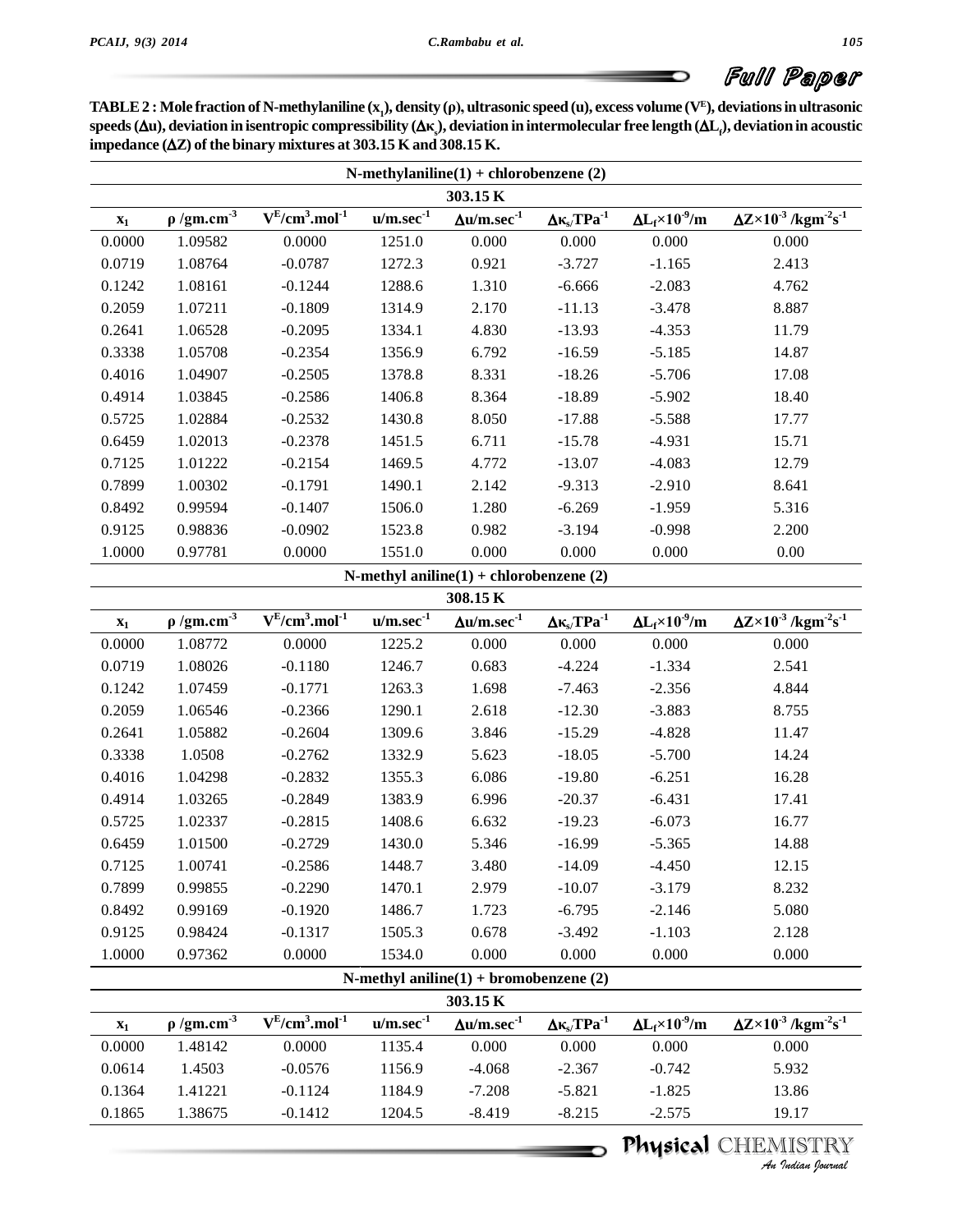| Full Paper |  |
|------------|--|
|            |  |

| Fwll           | Paper                       |                      |             |                                |                                |                               |                                                            |
|----------------|-----------------------------|----------------------|-------------|--------------------------------|--------------------------------|-------------------------------|------------------------------------------------------------|
| $\mathbf{x}_1$ | $\rho$ /gm.cm <sup>-3</sup> | $V^{E}/cm^{3}.mol-1$ | $u/m/sec-1$ | $\Delta$ u/m.sec <sup>-1</sup> | $\Delta \kappa_s / T P a^{-1}$ | $\Delta L_f \times 10^{9}$ /m | $\Delta Z \times 10^{-3}$ /kgm <sup>2</sup> s <sup>1</sup> |
| 0.2505         | 1.35422                     | $-0.1692$            | 1230.3      | $-9.248$                       | $-11.07$                       | $-3.471$                      | 25.48                                                      |
| 0.3215         | 1.31817                     | $-0.1916$            | 1259.5      | $-9.515$                       | $-13.74$                       | $-4.307$                      | 31.41                                                      |
| 0.3806         | 1.28819                     | $-0.2026$            | 1284.0      | $-9.547$                       | $-15.30$                       | $-4.798$                      | 35.03                                                      |
| 0.4898         | 1.23293                     | $-0.2088$            | 1329.4      | $-9.541$                       | $-16.46$                       | $-5.162$                      | 38.10                                                      |
| 0.5606         | 1.19721                     | $-0.2034$            | 1358.6      | $-9.745$                       | $-15.91$                       | $-4.987$                      | 37.31                                                      |
| 0.6512         | 1.15165                     | $-0.1870$            | 1395.8      | $-10.24$                       | $-13.80$                       | $-4.325$                      | 33.19                                                      |
| 0.7202         | 1.11706                     | $-0.1662$            | 1424.1      | $-10.61$                       | $-11.29$                       | $-3.538$                      | 27.95                                                      |
| 0.7945         | 1.07992                     | $-0.1353$            | 1455.2      | $-10.43$                       | $-8.064$                       | $-2.528$                      | 20.88                                                      |
| 0.8718         | 1.04141                     | $-0.0940$            | 1488.8      | $-8.920$                       | $-4.541$                       | $-1.424$                      | 12.66                                                      |
| 0.9225         | 1.01622                     | $-0.0611$            | 1512.2      | $-6.621$                       | $-2.425$                       | $-0.760$                      | 7.294                                                      |
| 1.0000         | 0.97781                     | 0.0000               | 1551.0      | 0.000                          | 0.000                          | 0.000                         | 0.000                                                      |

|  | N-methyl aniline $(1)$ + bromobenzene $(2)$ |  |
|--|---------------------------------------------|--|
|  |                                             |  |

| 308.15K<br>$\rho$ /gm.cm <sup>3</sup><br>$V^{E}/cm^3$ .mol <sup>-1</sup><br>$u/m/sec-1$<br>$\Delta L_f$ ×10 <sup>-9</sup> /m<br>$\Delta$ u/m.sec <sup>-1</sup><br>$\Delta \kappa_{s} T P a^{-1}$<br>$\mathbf{x}_1$<br>0.000<br>0.000<br>0.000<br>0.0000<br>1.41569<br>0.0000<br>1124.6<br>1.38980<br>1146.0<br>$-3.104$<br>0.0614<br>$-0.0845$<br>$-3.787$<br>$-0.980$<br>0.1364<br>1.35767<br>1173.6<br>$-6.812$<br>$-0.1536$<br>$-7.129$<br>$-2.251$ | $\Delta Z \times 10^{-3}$ /kgm <sup>2</sup> s <sup>1</sup> |
|--------------------------------------------------------------------------------------------------------------------------------------------------------------------------------------------------------------------------------------------------------------------------------------------------------------------------------------------------------------------------------------------------------------------------------------------------------|------------------------------------------------------------|
|                                                                                                                                                                                                                                                                                                                                                                                                                                                        |                                                            |
|                                                                                                                                                                                                                                                                                                                                                                                                                                                        |                                                            |
|                                                                                                                                                                                                                                                                                                                                                                                                                                                        | 0.000                                                      |
|                                                                                                                                                                                                                                                                                                                                                                                                                                                        | 6.607                                                      |
|                                                                                                                                                                                                                                                                                                                                                                                                                                                        | 14.76                                                      |
| 0.1865<br>$-0.1836$<br>1192.9<br>$-3.074$<br>1.33597<br>$-8.063$<br>$-9.735$                                                                                                                                                                                                                                                                                                                                                                           | 19.96                                                      |
| 0.2505<br>1.30804<br>1218.2<br>$-8.995$<br>$-0.2078$<br>$-12.75$<br>$-4.026$                                                                                                                                                                                                                                                                                                                                                                           | 26.00                                                      |
| 0.3215<br>1.27686<br>1246.8<br>$-0.2218$<br>$-9.472$<br>$-15.43$<br>$-4.873$                                                                                                                                                                                                                                                                                                                                                                           | 31.52                                                      |
| 0.3806<br>1270.8<br>1.25080<br>$-0.2269$<br>$-9.618$<br>$-17.01$<br>$-5.370$                                                                                                                                                                                                                                                                                                                                                                           | 34.94                                                      |
| 0.4898<br>1.20249<br>1315.4<br>$-0.2281$<br>$-9.724$<br>$-18.12$<br>$-5.721$                                                                                                                                                                                                                                                                                                                                                                           | 37.94                                                      |
| 0.5606<br>1.17108<br>1344.2<br>$-9.910$<br>$-0.2247$<br>$-17.51$<br>$-5.528$                                                                                                                                                                                                                                                                                                                                                                           | 37.33                                                      |
| 1381.0<br>0.6512<br>1.13080<br>$-0.2165$<br>$-10.20$<br>$-15.35$<br>$-4.848$                                                                                                                                                                                                                                                                                                                                                                           | 33.73                                                      |
| 0.7202<br>1.10003<br>$-0.2043$<br>1409.1<br>$-10.35$<br>$-12.78$<br>$-4.037$                                                                                                                                                                                                                                                                                                                                                                           | 28.94                                                      |
| 0.7945<br>$-0.1800$<br>1439.9<br>$-10.02$<br>$-9.388$<br>1.06676<br>$-2.964$                                                                                                                                                                                                                                                                                                                                                                           | 22.19                                                      |
| 0.8718<br>1.03196<br>1473.1<br>$-0.1375$<br>$-8.395$<br>$-5.581$<br>$-1.762$                                                                                                                                                                                                                                                                                                                                                                           | 14.03                                                      |
| 0.9225<br>1.00900<br>1496.1<br>$-6.172$<br>$-0.0958$<br>$-3.154$<br>$-0.996$                                                                                                                                                                                                                                                                                                                                                                           | 8.394                                                      |
| 0.000<br>0.000<br>0.000<br>1.0000<br>0.97362<br>0.0000<br>1534.0                                                                                                                                                                                                                                                                                                                                                                                       | 0.000                                                      |

| 303.15 K       |                             |                         |             |                       |                                |                               |                                                             |  |  |  |
|----------------|-----------------------------|-------------------------|-------------|-----------------------|--------------------------------|-------------------------------|-------------------------------------------------------------|--|--|--|
| $\mathbf{x}_1$ | $\rho$ /gm.cm <sup>-3</sup> | $V^{E}/cm^{3}.mol^{-1}$ | $u/m/sec-1$ | $\Delta u/m/sec^{-1}$ | $\Delta \kappa_{s} T P a^{-1}$ | $\Delta L_f \times 10^{9}$ /m | $\Delta Z \times 10^{3}$ /kgm <sup>-2</sup> s <sup>-1</sup> |  |  |  |
| 0.0000         | 1.29924                     | 0.0000                  | 1266.0      | 0.000                 | 0.000                          | 0.000                         | 0.000                                                       |  |  |  |
| 0.0709         | 1.27668                     | 0.0386                  | 1290.3      | 4.043                 | $-5.806$                       | $-1.814$                      | 11.49                                                       |  |  |  |
| 0.1256         | 1.25920                     | 0.0699                  | 1308.8      | 6.994                 | $-9.680$                       | $-3.025$                      | 19.30                                                       |  |  |  |
| 0.1719         | 1.24438                     | 0.0950                  | 1324.3      | 9.328                 | $-12.55$                       | $-3.921$                      | 25.17                                                       |  |  |  |
| 0.2619         | 1.21552                     | 0.1388                  | 1353.8      | 13.16                 | $-16.92$                       | $-5.286$                      | 34.32                                                       |  |  |  |
| 0.3347         | 1.19218                     | 0.1641                  | 1376.8      | 15.45                 | $-19.31$                       | $-6.033$                      | 39.53                                                       |  |  |  |
| 0.4018         | 1.17067                     | 0.1790                  | 1397.3      | 16.79                 | $-20.58$                       | $-6.431$                      | 42.47                                                       |  |  |  |
| 0.4825         | 1.14481                     | 0.1847                  | 1420.8      | 17.29                 | $-20.93$                       | $-6.540$                      | 43.59                                                       |  |  |  |
| 0.5321         | 1.12892                     | 0.1815                  | 1434.6      | 16.95                 | $-20.51$                       | $-6.408$                      | 42.96                                                       |  |  |  |
| 0.6255         | 1.09900                     | 0.1611                  | 1459.5      | 15.23                 | $-18.60$                       | $-5.812$                      | 39.38                                                       |  |  |  |
| 0.6917         | 1.07777                     | 0.1372                  | 1476.4      | 13.27                 | $-16.45$                       | $-5.141$                      | 35.10                                                       |  |  |  |
| 0.7559         | 1.05713                     | 0.1095                  | 1492.2      | 10.74                 | $-13.73$                       | $-4.290$                      | 29.53                                                       |  |  |  |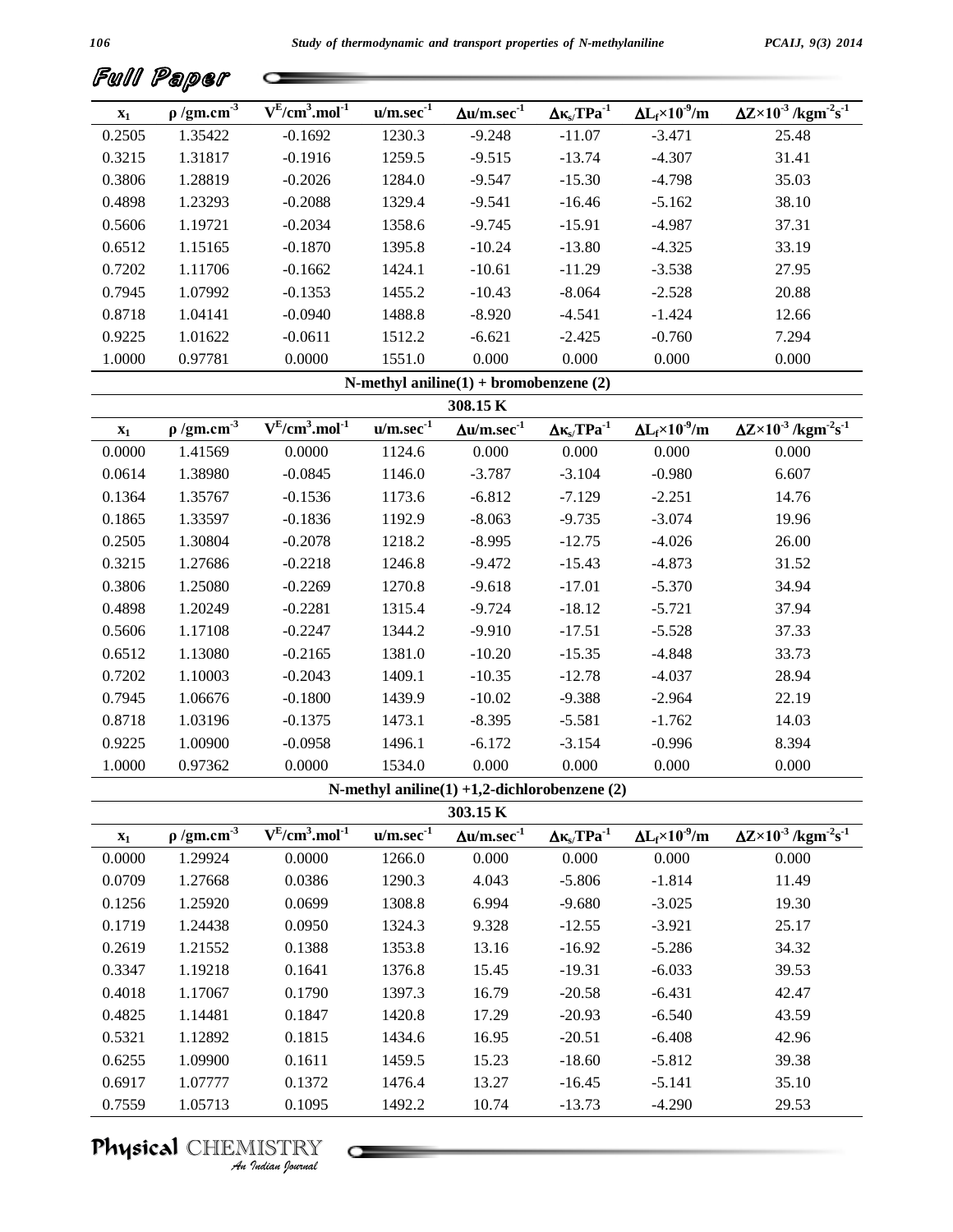|                |                             |                                             |                |                                                         |                                                  |                                | Full Paper                                                   |
|----------------|-----------------------------|---------------------------------------------|----------------|---------------------------------------------------------|--------------------------------------------------|--------------------------------|--------------------------------------------------------------|
| $\mathbf{x}_1$ | $\rho$ /gm.cm <sup>-3</sup> | $V^{E}$ /cm <sup>3</sup> .mol <sup>-1</sup> | $u/m/sec^{-1}$ | $\Delta {\rm u}/{\rm m.sec}^{\rm -1}$                   | $\Delta\kappa_{\text{s}}/\text{TPa}^{\text{-1}}$ | $\Delta L_f \times 10^{-9}$ /m | $\Delta Z \times 10^{-3}$ /kgm <sup>-2</sup> s <sup>-1</sup> |
| 0.8325         | 1.03242                     | 0.0719                                      | 1510.6         | 7.287                                                   | $-9.862$                                         | $-3.082$                       | 21.46                                                        |
| 0.9021         | 1.00984                     | 0.0386                                      | 1527.2         | 4.052                                                   | $-5.920$                                         | $-1.850$                       | 13.04                                                        |
| 1.0000         | 0.97781                     | 0.0000                                      | 1551.0         | 0.000                                                   | 0.000                                            | 0.000                          | 0.000                                                        |
|                |                             |                                             |                | N-methyl aniline(1) +1,2-dichlorobenzene (2)            |                                                  |                                |                                                              |
|                |                             |                                             |                | 308.15K                                                 |                                                  |                                |                                                              |
| $\mathbf{x}_1$ | $\rho$ /gm.cm <sup>-3</sup> | $V^{E}/cm^{3}.mol^{-1}$                     | $u/m/sec-1$    | $\Delta$ u/m.sec <sup>-1</sup>                          | $\Delta \kappa_{s} / TPa^{-1}$                   | $\Delta L_f \times 10^{-9}$ /m | $\Delta Z \times 10^{-3}$ /kgm <sup>-2</sup> s <sup>-1</sup> |
| 0.0000         | 1.28927                     | 0.0000                                      | 1251           | 0.000                                                   | 0.000                                            | 0.000                          | 0.000                                                        |
| 0.0709         | 1.26733                     | 0.0254                                      | 1276.3         | 5.225                                                   | $-7.011$                                         | $-2.214$                       | 13.07                                                        |
| 0.1256         | 1.25033                     | 0.0456                                      | 1295.3         | 8.715                                                   | $-11.47$                                         | $-3.620$                       | 21.62                                                        |
| 0.1719         | 1.23577                     | 0.0741                                      | 1311.0         | 11.35                                                   | $-14.62$                                         | $-4.617$                       | 27.73                                                        |
| 0.2619         | 1.20751                     | 0.1148                                      | 1340.4         | 15.25                                                   | $-19.17$                                         | $-6.052$                       | 36.89                                                        |
| 0.3347         | 1.18461                     | 0.1406                                      | 1363.1         | 17.42                                                   | $-21.52$                                         | $-6.794$                       | 41.86                                                        |
| 0.4018         | 1.16352                     | 0.1537                                      | 1383.3         | 18.59                                                   | $-22.70$                                         | $-7.167$                       | 44.57                                                        |
| 0.4825         | 1.13812                     | 0.1605                                      | 1406.4         | 18.85                                                   | $-22.86$                                         | $-7.219$                       | 45.36                                                        |
| 0.5321         | 1.12251                     | 0.1575                                      | 1420.1         | 18.52                                                   | $-22.40$                                         | $-7.073$                       | 44.70                                                        |
| 0.6255         | 1.09312                     | 0.1360                                      | 1444.8         | 16.78                                                   | $-20.38$                                         | $-6.434$                       | 41.11                                                        |
| 0.6917         | 1.07219                     | 0.1180                                      | 1461.6         | 14.85                                                   | $-18.12$                                         | $-5.721$                       | 36.79                                                        |
| 0.7559         | 1.05194                     | 0.0849                                      | 1477.4         | 12.48                                                   | $-15.39$                                         | $-4.858$                       | 31.47                                                        |
| 0.8325         | 1.02758                     | 0.0521                                      | 1495.6         | 9.002                                                   | $-11.32$                                         | $-3.573$                       | 23.33                                                        |
| 0.9021         | 1.00532                     | 0.0220                                      | 1511.7         | 5.446                                                   | $-7.012$                                         | $-2.214$                       | 14.57                                                        |
| 1.0000         | 0.97362                     | 0.0000                                      | 1534.0         | 0.000                                                   | 0.000                                            | 0.000                          | 0.000                                                        |
|                |                             |                                             |                | N-methyl aniline(1) +1,3-dichlorobenzene (2)            |                                                  |                                |                                                              |
|                |                             |                                             |                | 303.15 K                                                |                                                  |                                |                                                              |
| $\mathbf{x}_1$ | $\rho$ /gm.cm <sup>-3</sup> | $V^{E}/cm^{3}.mol^{-1}$                     | $u/m/sec-1$    | $\Delta \textbf{u}/\textbf{m}.\textbf{sec}^{\text{-1}}$ | $\Delta\kappa_{\text{s}}/\text{TPa}^{\text{-1}}$ | $\Delta L_f \times 10^{-9}$ /m | $\Delta Z \times 10^{-3}$ /kgm <sup>-2</sup> s <sup>-1</sup> |
| 0.0000         | 1.27715                     | 0.0000                                      | 1240.0         | 0.000                                                   | 0.000                                            | 0.000                          | 0.000                                                        |
| 0.0699         | 1.25653                     | 0.0576                                      | 1266.5         | 4.751                                                   | $-7.190$                                         | $-2.247$                       | 12.41                                                        |
| 0.1196         | 1.24187                     | 0.0918                                      | 1284.8         | 7.584                                                   | $-11.34$                                         | $-3.545$                       | 19.89                                                        |
| 0.1956         | 1.21938                     | 0.1397                                      | 1311.9         | 11.07                                                   | $-16.28$                                         | $-5.089$                       | 29.16                                                        |
| 0.2517         | 1.20275                     | 0.1690                                      | 1331.3         | 13.02                                                   | $-18.95$                                         | $-5.923$                       | 34.44                                                        |
| 0.3219         | 1.18195                     | 0.1935                                      | 1354.9         | 14.74                                                   | $-21.25$                                         | $-6.639$                       | 39.29                                                        |
| 0.3951         | 1.16021                     | 0.2103                                      | 1378.7         | 15.82                                                   | $-22.56$                                         | $-7.050$                       | 42.42                                                        |
| 0.4706         | 1.13776                     | 0.2148                                      | 1402.5         | 16.14                                                   | $-22.82$                                         | $-7.132$                       | 43.61                                                        |
| 0.5418         | 1.11651                     | 0.2117                                      | 1424.4         | 15.90                                                   | $-22.22$                                         | $-6.945$                       | 43.04                                                        |
| 0.6105         | 1.09594                     | 0.2010                                      | 1444.9         | 15.01                                                   | $-20.82$                                         | $-6.506$                       | 40.79                                                        |
| 0.6825         | 1.07436                     | 0.1761                                      | 1465.8         | 13.54                                                   | $-18.62$                                         | $-5.819$                       | 36.91                                                        |
| 0.7692         | 1.04824                     | 0.1373                                      | 1490.3         | 11.08                                                   | $-15.01$                                         | $-4.691$                       | 30.13                                                        |
| 0.8406         | 1.02666                     | 0.0930                                      | 1509.8         | 8.373                                                   | $-11.23$                                         | $-3.511$                       | 22.77                                                        |
| 0.9065         | 1.00653                     | 0.0588                                      | 1527.3         | 5.379                                                   | $-7.077$                                         | $-2.212$                       | 14.42                                                        |

|                                             |  |  | 1551.0 | 0.000 | 0.000 | 0.000 | 0.000 |  |  |  |  |
|---------------------------------------------|--|--|--------|-------|-------|-------|-------|--|--|--|--|
| N-methylaniline(1) +1,3-dichlorobenzene (2) |  |  |        |       |       |       |       |  |  |  |  |

| 308.15 K       |                             |                         |                |                       |                                |                                |                                                            |  |
|----------------|-----------------------------|-------------------------|----------------|-----------------------|--------------------------------|--------------------------------|------------------------------------------------------------|--|
| $\mathbf{x}_1$ | $\rho$ /gm.cm <sup>-3</sup> | $V^{E}/cm^{3}.mol^{-1}$ | $u/m/sec^{-1}$ | $\Delta u/m/sec^{-1}$ | $\Delta \kappa_s / T P a^{-1}$ | $\Delta L_f \times 10^{-9}$ /m | $\Delta Z \times 10^{-3}$ /kgm <sup>2</sup> s <sup>1</sup> |  |
| 0.0000         | 1.27219                     | 0.0000                  | 1229.0         | 0.000                 | 0.000                          | 0.000                          | 0.000                                                      |  |
| 0.0699         | 1.25179                     | 0.0418                  | 1256.4         | 6.120                 | $-8.501$                       | $-2.684$                       | 14.17                                                      |  |

# Physical CHEMISTRY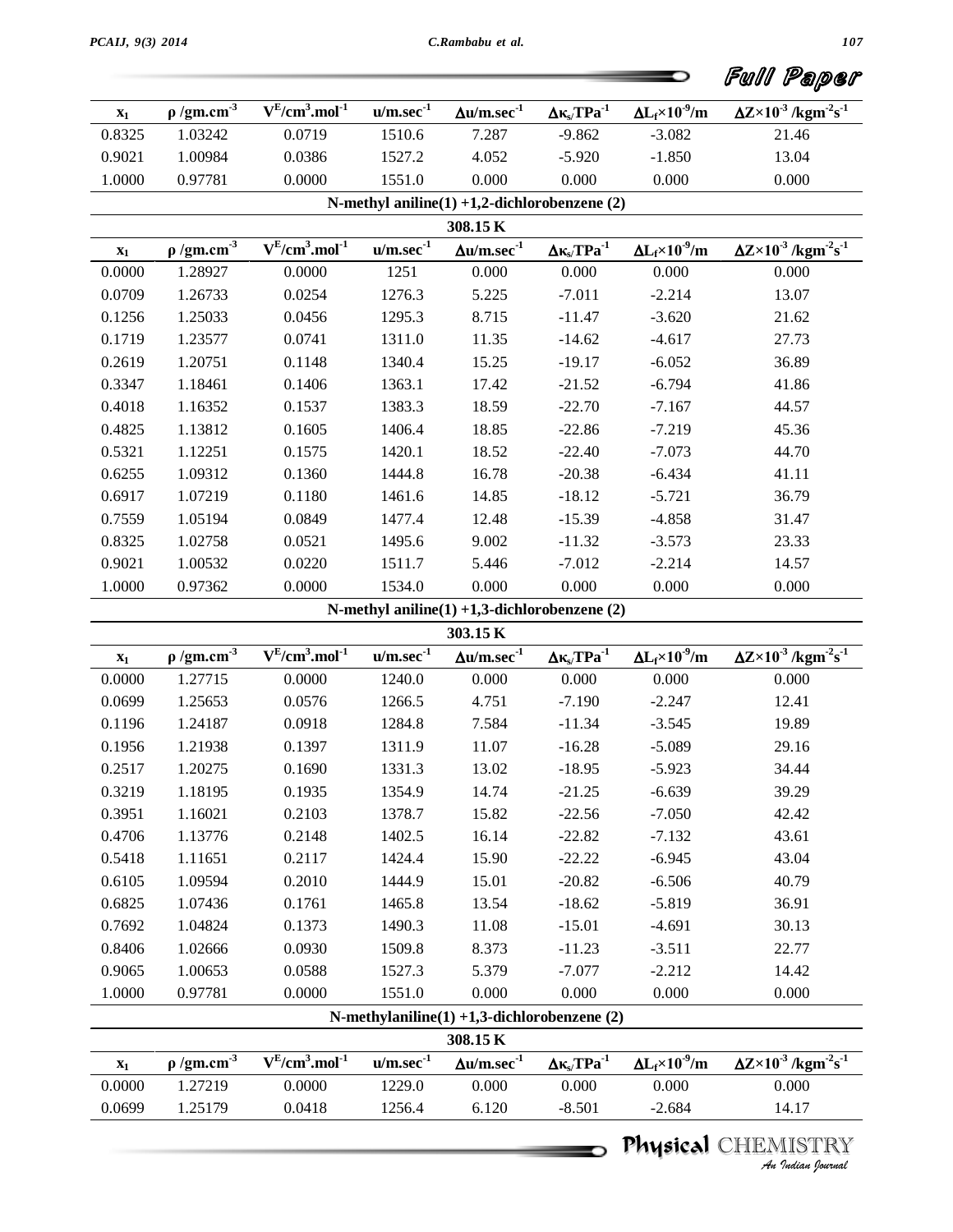|                | Full Paper                  |                         |                |                                                  |                                                  |                                |                                                                            |
|----------------|-----------------------------|-------------------------|----------------|--------------------------------------------------|--------------------------------------------------|--------------------------------|----------------------------------------------------------------------------|
| $\mathbf{x}_1$ | $\rho$ /gm.cm <sup>-3</sup> | $V^{E}/cm^{3}.mol^{-1}$ | $u/m/sec-1$    | $\Delta {\rm u}/{\rm m.sec}^{\rm -1}$            | $\Delta\kappa_{\text{s}}/\text{TPa}^{\text{-1}}$ | $\Delta L_f \times 10^{-9}$ /m | $\Delta Z \times 10^{-3}$ /kgm <sup>-2</sup> s <sup>-1</sup>               |
| 0.1196         | 1.23722                     | 0.0708                  | 1274.9         | 9.432                                            | $-13.10$                                         | $-4.136$                       | 22.19                                                                      |
| 0.1956         | 1.21490                     | 0.1075                  | 1301.7         | 13.04                                            | $-18.21$                                         | $-5.751$                       | 31.60                                                                      |
| 0.2517         | 1.19831                     | 0.1364                  | 1320.6         | 14.81                                            | $-20.76$                                         | $-6.555$                       | 36.56                                                                      |
| 0.3219         | 1.17752                     | 0.1645                  | 1343.3         | 16.12                                            | $-22.75$                                         | $-7.185$                       | 40.77                                                                      |
| 0.3951         | 1.15582                     | 0.1822                  | 1366.2         | 16.66                                            | $-23.69$                                         | $-7.481$                       | 43.18                                                                      |
| 0.4706         | 1.13345                     | 0.1839                  | 1389.2         | 16.67                                            | $-23.75$                                         | $-7.499$                       | 44.00                                                                      |
| 0.5418         | 1.11223                     | 0.1828                  | 1410.4         | 16.19                                            | $-22.98$                                         | $-7.255$                       | 43.13                                                                      |
| 0.6105         | 1.09173                     | 0.1700                  | 1430.7         | 15.48                                            | $-21.66$                                         | $-6.839$                       | 41.12                                                                      |
| 0.6825         | 1.07016                     | 0.1494                  | 1451.6         | 14.45                                            | $-19.67$                                         | $-6.210$                       | 37.70                                                                      |
| 0.7692         | 1.04409                     | 0.1121                  | 1476.2         | 12.59                                            | $-16.33$                                         | $-5.158$                       | 31.60                                                                      |
| 0.8406         | 1.02254                     | 0.0705                  | 1495.1         | 9.717                                            | $-12.35$                                         | $-3.901$                       | 24.11                                                                      |
| 0.9065         | 1.00240                     | 0.0432                  | 1512.5         | 6.988                                            | $-8.224$                                         | $-2.597$                       | 16.02                                                                      |
| 1.0000         | 0.97362                     | 0.0000                  | 1534.0         | 0.000                                            | 0.000                                            | 0.000                          | 0.000                                                                      |
|                |                             |                         |                | N-methyl aniline(1) +1,2,4-trichlorobenzene (2)  |                                                  |                                |                                                                            |
|                |                             |                         |                | 303.15 K                                         |                                                  |                                |                                                                            |
| $\mathbf{x}_1$ | $\rho$ /gm.cm <sup>-3</sup> | $V^{E}/cm^{3}.mol^{-1}$ | $u/m/sec^{-1}$ | $\Delta$ u/m.sec <sup>-1</sup>                   | $\Delta \kappa_{s}$ TPa <sup>-1</sup>            | $\Delta L_f \times 10^{-9}$ /m | $\overline{\Delta Z}$ ×10 <sup>-3</sup> /kgm <sup>-2</sup> s <sup>-1</sup> |
| 0.0000         | 1.44215                     | 0.0000                  | 1257.0         | 0.000                                            | 0.000                                            | 0.000                          | 0.000                                                                      |
| 0.0765         | 1.41013                     | 0.0681                  | 1286.2         | 6.689                                            | $-9.119$                                         | $-2.850$                       | 23.56                                                                      |
| 0.1419         | 1.38236                     | 0.1187                  | 1309.4         | 10.72                                            | $-15.01$                                         | $-4.690$                       | 39.37                                                                      |
| 0.2126         | 1.35192                     | 0.1647                  | 1333.1         | 13.60                                            | $-19.71$                                         | $-6.161$                       | 52.43                                                                      |
| 0.2818         | 1.32169                     | 0.2006                  | 1354.8         | 14.95                                            | $-22.77$                                         | $-7.117$                       | 61.31                                                                      |
| 0.3526         | 1.29032                     | 0.2258                  | 1375.9         | 15.24                                            | $-24.63$                                         | $-7.698$                       | 67.01                                                                      |
| 0.4105         | 1.26431                     | 0.2385                  | 1392.6         | 14.91                                            | $-25.38$                                         | $-7.930$                       | 69.49                                                                      |
| 0.4899         | 1.22811                     | 0.2433                  | 1414.6         | 13.57                                            | $-25.22$                                         | $-7.882$                       | 69.61                                                                      |
| 0.5569         | 1.19704                     | 0.2381                  | 1432.6         | 11.85                                            | $-24.16$                                         | $-7.549$                       | 67.03                                                                      |
| 0.6219         | 1.16644                     | 0.2229                  | 1449.9         | 10.06                                            | $-22.51$                                         | $-7.033$                       | 62.65                                                                      |
| 0.6936         | 1.13212                     | 0.1965                  | 1468.9         | 7.982                                            | $-19.96$                                         | $-6.237$                       | 55.63                                                                      |
| 0.7772         | 1.09130                     | 0.1546                  | 1491.0         | 5.493                                            | $-15.99$                                         | $-4.997$                       | 44.54                                                                      |
| 0.8465         | 1.05677                     | 0.1115                  | 1509.4         | 3.529                                            | $-11.89$                                         | $-3.716$                       | 33.04                                                                      |
| 0.9056         | 1.02678                     | 0.0715                  | 1525.4         | 2.154                                            | $-7.868$                                         | $-2.459$                       | 21.71                                                                      |
| 1.0000         | 0.97781                     | 0.0000                  | 1551.0         | 0.000                                            | 0.000                                            | 0.00                           | 0.000                                                                      |
|                |                             |                         |                | N-methyl aniline(1) +1,2,4-trichlorobenzene (2)  |                                                  |                                |                                                                            |
|                |                             |                         |                | 308.15 K                                         |                                                  |                                |                                                                            |
| $\mathbf{x}_1$ | $\rho$ /gm.cm <sup>3</sup>  | $V^{E}/cm^{3}.mol^{-1}$ | $u/m/sec-1$    | $\Delta {\rm u}/{\rm m} . {\rm sec}^{\text{-1}}$ | $\Delta \kappa_{s} / TPa^{-1}$                   | $\Delta L_f \times 10^{-9}$ /m | $\Delta Z \times 10^{-3}$ /kgm <sup>-2</sup> s <sup>-1</sup>               |
| 0.0000         | 1.43655                     | 0.0000                  | 1248           | 0.000                                            | 0.000                                            | 0.000                          | 0.000                                                                      |
| 0.0765         | 1.40494                     | 0.0395                  | 1278.3         | 8.421                                            | $-10.55$                                         | $-3.332$                       | 26.02                                                                      |
| 0.1419         | 1.37737                     | 0.0788                  | 1301.7         | 13.12                                            | $-16.98$                                         | $-5.361$                       | 42.58                                                                      |
| 0.2126         | 1.34705                     | 0.1212                  | 1324.8         | 16.04                                            | $-21.77$                                         | $-6.872$                       | 55.44                                                                      |
| 0.2818         | 1.31688                     | 0.1590                  | 1345.8         | 17.21                                            | $-24.72$                                         | $-7.806$                       | 63.78                                                                      |

0.3526 1.28553 0.1903 1365.94 17.10 -26.33 -8.313 68.67 0.4105 1.25955 0.2070 1381.8 16.35 -26.81 -8.464 70.42 0.4899 1.22341 0.2158 1402.8 14.69 -26.44 -8.349 70.00 0.5569 1.19242 0.2115 1420.4 13.17 -25.47 -8.041 67.62

0.6219 1.16192 0.1952 1437.5 11.59 -23.91 -7.550 63.51

0.2070<br>
0.2158<br>
0.2115<br>
<u>IISTRY</u><br>
<u>IISTRY</u> Physical CHEMISTRY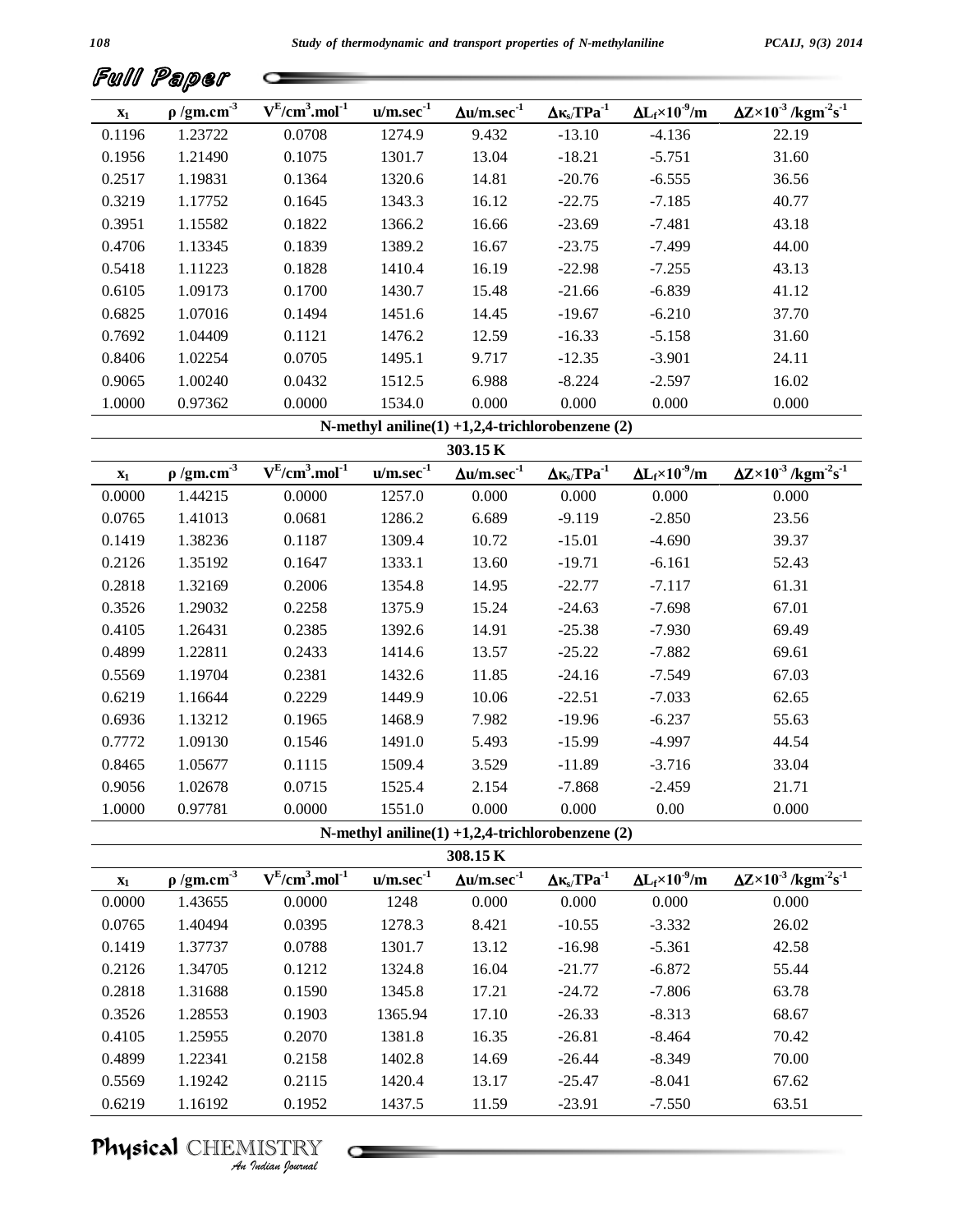|                |                             |                         |                |                       |                                |                                | Paper<br>Fwll                                                |
|----------------|-----------------------------|-------------------------|----------------|-----------------------|--------------------------------|--------------------------------|--------------------------------------------------------------|
| $\mathbf{x}_1$ | $\rho$ /gm.cm <sup>-3</sup> | $V^{E}/cm^{3}.mol^{-1}$ | $u/m/sec^{-1}$ | $\Delta u/m/sec^{-1}$ | $\Delta \kappa_{s} / TPa^{-1}$ | $\Delta L_f \times 10^{-9}$ /m | $\Delta Z \times 10^{-3}$ /kgm <sup>-2</sup> s <sup>-1</sup> |
| 0.6936         | 1.12772                     | 0.1668                  | 1456.2         | 9.870                 | $-21.53$                       | $-6.799$                       | 57.00                                                        |
| 0.7772         | 1.08704                     | 0.1230                  | 1478.1         | 7.841                 | $-17.76$                       | $-5.606$                       | 46.56                                                        |
| 0.8465         | 1.05260                     | 0.0815                  | 1496.1         | 6.021                 | $-13.65$                       | $-4.311$                       | 35.34                                                        |
| 0.9056         | 1.02266                     | 0.0460                  | 1511.1         | 4.128                 | $-9.245$                       | $-2.919$                       | 23.59                                                        |
| 1.0000         | 0.97362                     | 0.0000                  | 1534.0         | 0.000                 | 0.000                          | 0.000                          | 0.000                                                        |

contributions. The experimental results suggest that the  $_{0.20}$ former effect is dominant in the present investigation for binary mixtures of N-methylaniline with chlorobenzene, + bromobenzene and other effects are dominant for<br>remaining binary mixtures.<br>An examination of curves in Figures 1 and 2 sug-<br>gest that the decrease in peoptive values of  $V^E$  with inremaining binary mixtures.

An examination of curves in Figures 1 and 2 suggest that the decrease in negative values of  $V^E$  with in-<br>crease in number of chloro groups in chlrobenzene molecule reveals that dipole-dipole interactions are becoming weaker from 1,2-dichlorobenzene to 1,2,4 trichlorobenzene.

The negative  $V<sup>E</sup>$  value of chlorobenzene is more than that of bromobenzene due to strong dipole-dipole interaction.

Algebraic values of excess volumes for the systems of N-methylanilinewith chlorobenzenesfall in the or der;

1, 2- dichlorobenzene < 1, 3- dichlorobenzene < 1, 2, 4- trichlorobenzene.



The observed positive  $V^E$  values suggest that the

**Mole fraction of N-MA (X1)**

**Figure 1 :** Variation of excess molar volume ( $V<sup>E</sup>$ ) with mole  $\frac{1}{2}$ **fraction (x1) of N-methylaniline in the binary liquid mixtures of N-ethylaniline with chlorobenzene, bromobenzene, 1,2 dichlorobebeze, 1,3-dichlorobenzene and 1,2,4 trichlorobenzene at 303.15 K.**



**Mole fraction of N-MA (X1)**

**Figure 2 : Variation of excess molar volume (V<sup>E</sup> ) with mole fraction (x1) of N-methylaniline in the binary liquid mixtures of N-ethylaniline with chlorobenzene, bromobenzene, 1, 2 dichlorobebeze, 1,3-dichlorobenzene and 1,2,4 trichlorobenzene at 308.15 K.**

in their shapes which leading to different alignments in *Ignments in*<br>
onor-accep-<br> *I*, 2-dichlo-<br> *I* ISTRY<br> *ISTRY* tive excess volumes data for the mixtures of acetophenonewith 1, 2-dichloroethane and 1, 2-dibromoethane with aliphatic ketones<sup>[14,15]</sup>. When a halogen atom is<br>introduced into the aromatic ring, it causes to change in<br>the  $\pi$ - electron density around the aromatic ring beintroduced into the aromatic ring, it causes to change in cause of positive mesomeric and positive electromeric effects.  $(+T$  effect  $>$  -I effect). Further, substitution of second and third chloro groups in benzene molecule increase the distance of closest approach of the N methylaniline and dichloro, trichlorobenzene molecule resulting decrease in interaction between component methylaniline and dichloro, trichlorobenzene molecule<br>resulting decrease in interaction between component<br>molecules. The effect on the π-electron density due to increase in the number of chlorine atoms from chlorobenzene to di/trichlorobenzene is relatively small, which may be attributed to decrease in  $V^E$ . The difference in V<sup>E</sup> values observed between dichloro and trichlorobenzenes is probably because of the difference the liquid mixtures. Further, the electron donor-acceptor interactions in it are lower than those of 1, 2-dichlorobenzene and 1, 3-dichlorobenzene. Hence, the above order maybe justified **[6,7]**.

eu<br>Physical CHEMISTRY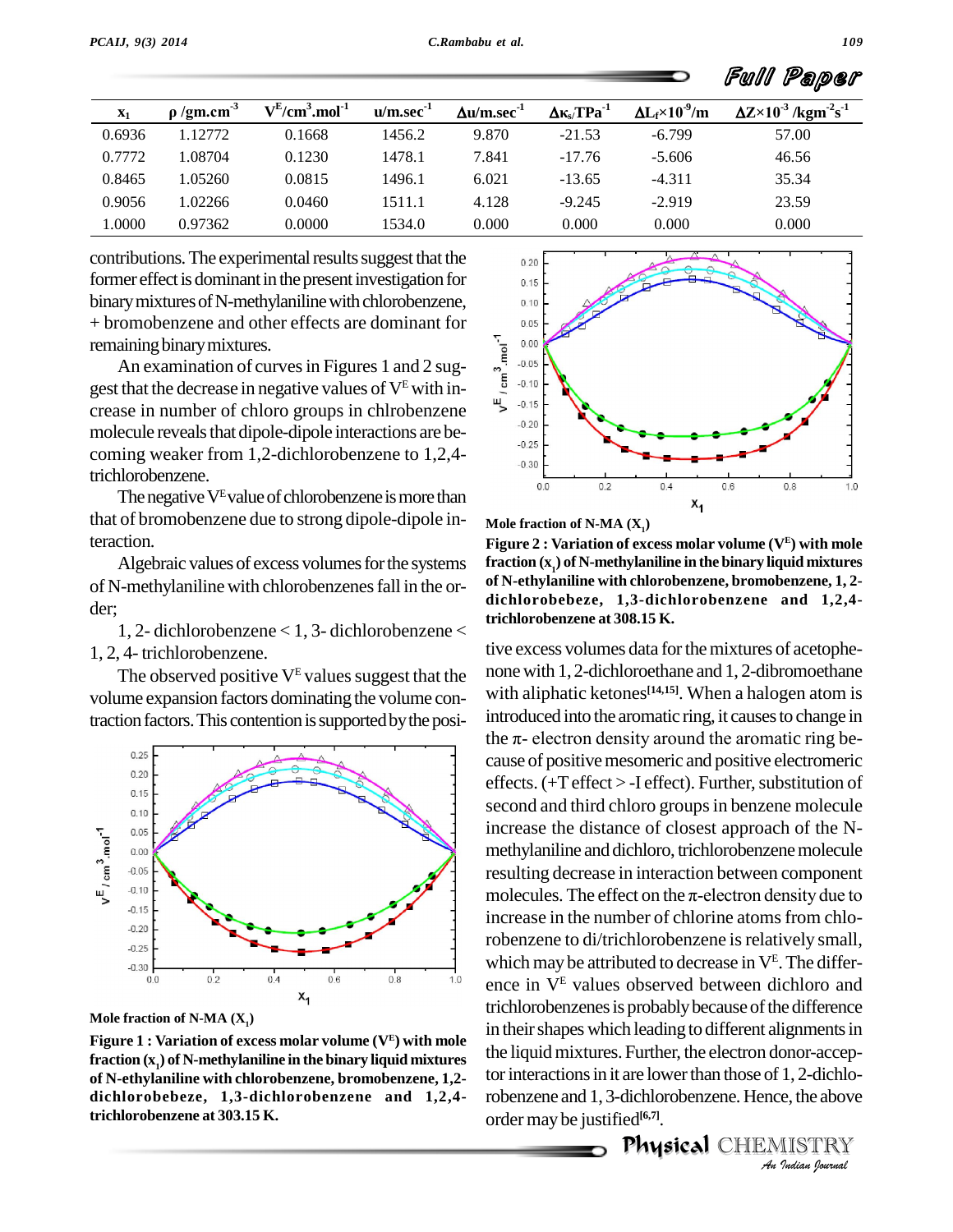The negative excess volume can be attributed to the dipole – dipole interactions between unlike molecules through hydrogen bonding and positive values indicate that it is due to breaking up of self-associated ture. structures of the components of the mixtures indicating Algebraic values of of  $\Delta \kappa$  for the systems of Nthe dominanance of dipole-dipole interactions over the methylaniline with chlorobenzenes fall in the order; effect of H-bonding.

## **Isentropic compressibility**  $(K_n)$

Generally, the excess properties of the mixtures are influenced by three main types of contributions, namely (i) non specific vanderWaalstype forces, (ii) hydro gen-bonding, charge transfer, dipole-dipole interactions (i) non specific vander Waals type forces, (ii) hydro-<br>gen-bonding, charge transfer, dipole-dipole interactions compo<br>and dipole-induced dipole interactions, and donor – negati acceptor interaction between unlike molecules, and (iii) methylaniline  $+1, 2, 4$ -trichlorobenzene are attributed fitting of smaller molecules into the voids created by the bigger molecules. The first effect leads to expansion in N-meth volume hence leads to negative contribution towards cific in deviation in ultrasonic speed  $(\Delta u)$ , and positive contri-<br>which volume hence leads to negative contribution towards bution towards deviation in isentropic compressibility deviation in ultrasonic speed ( $\Delta u$ ), and positive contribution towards deviation in isentropic compressibility ( $\Delta \kappa$ ). However, the remaining effects lead to negative contribution towards deviation in isentropic compressibility and positive contribution towards deviation in ultrasonic speed.

Aperusal of data in TABLE 2 showsthat the val ues of  $\Delta u$  are positive for N-methylaniline + chlorobenzene, + 1,2-di chlorobenzene, +1,3- dichlorobenzene, and 1,2,4-trichlorobenzene, whereas for the mixtures of  $N$ -methylaniline + bromobenzene is negative over the entire composition ranges at(303.15 and 308.15) K.

TABLE 2 shows that the deviation in isentropic entire composition ranges at (303.15 and 308.15) K.<br>
TABLE 2 shows that the deviation in iscntropic<br>
compressibility( $\Delta \kappa_s$ ) and deviation in intermolecular free TABLE 2 shows that the deviation in isentropic<br>compressibility ( $\Delta \kappa_s$ ) and deviation in intermolecular free<br>length ( $\Delta L_f$ ) are negative in all the binary systems over the entire range of composition. The negative values of<br>  $\Delta K_s$  suggest that the mixtures are less compressible than<br>
the corresponding ideal mixture. According to Fort and length  $(\Delta L_e)$  are negative in all the binary systems over  $\Delta \kappa$  suggest that the mixtures are less compressible than the corresponding ideal mixture. According to Fort and<br>Moore<sup>[16]</sup>, the liquids of different molecular size usually<br>mix with decrease in volume yielding negative  $\Delta \kappa_s$  val-<br>ues. The strength of the interactions between Moore<sup>[16]</sup>, the liquids of different molecular size usually  $\qquad 20 \mid$ nent molecules increases when excess values tend to become increasingly negative. As the temperature increases, the  $\Delta\kappa$  values also increase in the present sysbecome increasingly negative. As the temperature in-<br>creases, the  $\Delta \kappa_s$  values also increase in the present sys-<br>tem, suggesting that the donor – acceptor interactions, towards complex formation between unlike molecules. mo

*Ana Indian*<br>*Ana Indian Indian*<br>*Ana Islam Journal*<br>*Ana Indiana Upurnal* From experimental results suggest that the negative  $\Delta \kappa$  values may be ascribed to the closer approach of

Physical CHEMISTRY

the dissimilar molecules due to electrostatic interactions and possibly  $\pi$  - electron donor – acceptor complex formation occurs between the components of the mix-<br>ture.<br>Algebraic values of of  $\Delta \kappa_s$  for the systems of N-<br>methylaniline with chlorobenzenes fall in the order;

bromobenzene < Chlorobenzene < 1,2-dichlorobenzene  $\approx 1,3$ -dichlorobenzene  $\lt 1,2,4$ trichlorobenzeneuene

An examination of curves in Figures 2 and 3 re veals that deviation in isentropic compressibility ( $\Delta\kappa$ ) is negative for all the binary mixtures over the entire the<br>composition range at (303.15 and 308.15) K. The large<br>negative  $\Delta \kappa_s$  values for the binary mixture N-<br>methylaniline + 1, 2, 4- trichlorobenzene are attributed composition range at  $(303.15 \text{ and } 308.15)$  K. The large to the presence of strong specific interaction between N-methylaniline and 1, 2, 4-trichlorobenzene. The specific interaction could be of donor - acceptor type in which the nitrogen atom of amino group of Nmethylaniline with its unshared pair of electrons acts as electron - donor towards electron acceptor chlorine atoms of 1, 2, 4- trichlorobenzene. Further, presence of one more chlorine atom in 1, 2, 4-trichlorobenzene increase its electron – accepting capacity and therefore, it interacts more strongly towards N-methylaniline molecule as compared to 1,2-dichlorobenzene and 1,3 dichlorobenzene, causing deviation in isentropic com pressibility more negative for N-methylaniline  $+1, 2,$ 





**Figure 3** : Deviation in isentropic compressibility  $(\Delta \kappa_s)$  with **mole** fraction  $(x_1)$  of N-methylaniline in the binary liquid mix**tures of N-ethylaniline with chlorobenzene, bromobenzene, 1, 2-dichlorobebeze (), 1,3-dichlorobenzene and 1,2,4 trichlorobenzene at 303.15 K**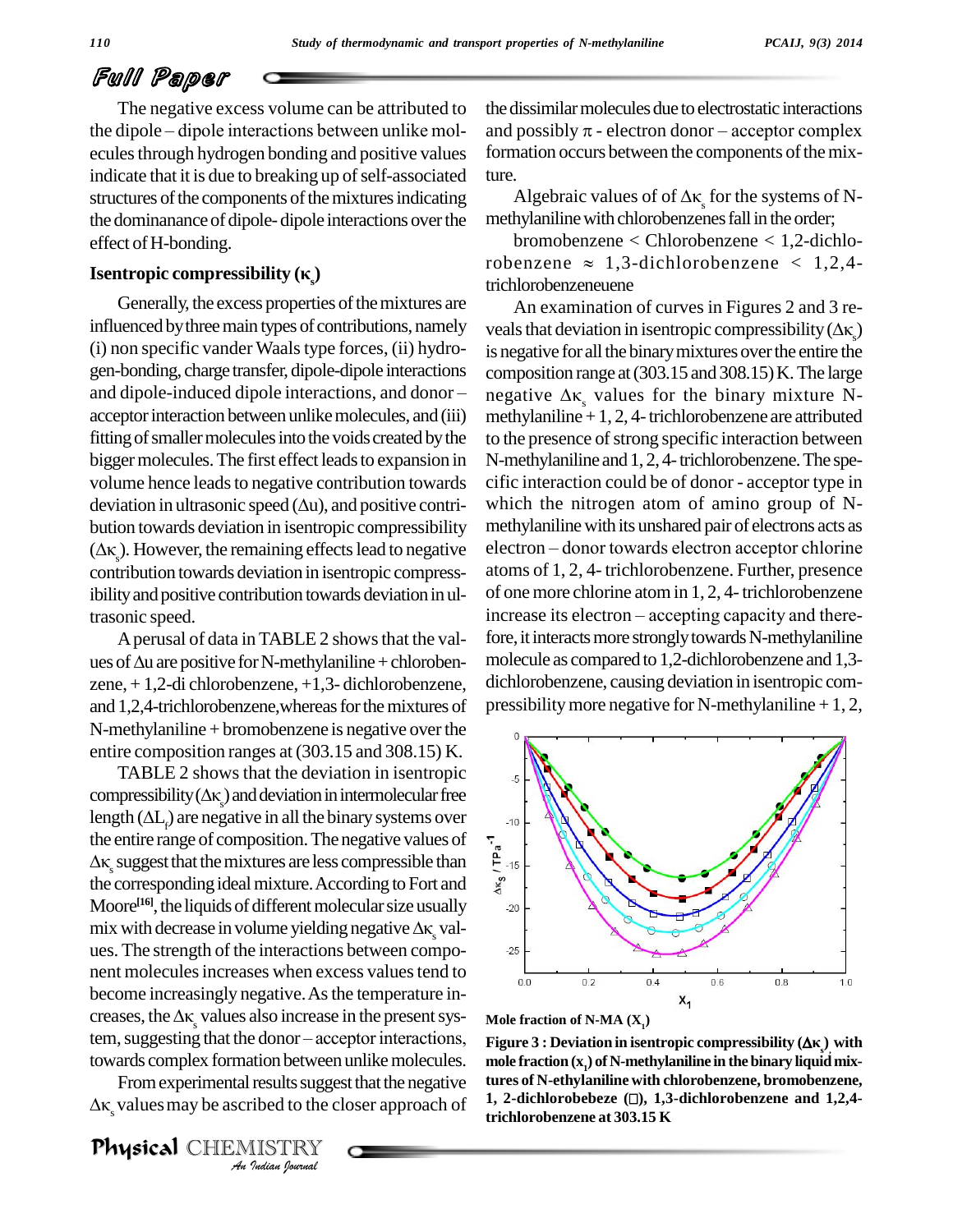

**Mole fraction of N-MA (X1)**

**Figure 4 : Deviation in isentropic compressibility (** $\Delta \kappa$ **<sub>s</sub>) with Figure**<br>Figure 4 : Deviation in isentropic compressibility ( $\Delta \kappa$ <sub>s</sub>) with Figure **mole** fraction  $(x)$  of N-methylaniline in the binary liquid mix**tures of N-ethylaniline with chlorobenzene, bromobenzene, 1, 2-dichlorobebeze, 1,3-dichlorobenzene and 1,2,4 trichlorobenzene at 308.15 K.**

4- trichlorobenzene than for N-methylaniline  $+1,2$ dichlorobenzene and 1,3-dichlorobenzene.

values of  $\Delta L_i$  are negative for all binary systems over the entire composition range at (303.15 and 308.15) K may be due to the thermal energy activates the molecules towards complex formation between unlike molecules.

Aperusal of data in TABLE 2 showsthat the val ues of  $\Delta Z$  are positive for all binary systems over the



**Mole fraction of N-MA (X1)**

**N-methylaniline in the binary liquid mixtures of N ethylaniline with chlorobenzene, bromobenzene, 1,2 dichlorobebeze, 1,3-dichlorobenzene and 1,2,4 trichlorobenzene at 303.15 K**





**N-methylaniline in the binary liquid mixtures of N ethylaniline with chlorobenzene, bromobenzene, 1, 2 dichlorobebeze, 1,3-dichlorobenzene and 1,2,4 trichlorobenzene at 308.15 K**

An examination data in TABLE 2 indicates that the tween dissimilar molecules and  $\pi$  - electron donorentire composition range at (303.15 and 308.15) K<br>may be ascribed to the dipole-dipole interactions be-<br>tween dissimilar molecules and  $\pi$  - electron donor – may be ascribed to the dipole-dipole interactions beacceptor complex formation between the components of the mixture.

### **Deviation in viscosity**

According to Fort&Moore **[17]** the deviation in vis cosities tends to become more positive as the strength of the interaction increases. The deviation in viscosity variation gives a qualitative estimation of the strength of the intermolecular interactions. The deviation in viscosities **[18]** may be generally explained by considering the following factors. (i) The difference in size and shape of the component molecules and the loss of dipolar association in pure componentmaycontribute to a decrease in viscosity and (ii) specific interactions between unlike components such as hydrogen bond formation and charge transfer complexes may cause increase in vis cosity in mixtures than in pure components. The former effect produces negative deviation in viscosityand latter effect produces positive deviation in excess viscosity.

*An*that deviation in viscosityis positive formixtures ofN- *I*<br>*I*,3-dichlo-<br>negative for<br>*I* ISTRY<br>IISTRY An examination of curves in Figures 5 and 6 shows methylaniline with  $1,2$ -dichlorobenzene,  $+1,3$ -dichlorobenzene,+1,2,4-trichlorobenzene and is negative for the systems containing bromobenzene and chloroben-

Physical CHEMISTRY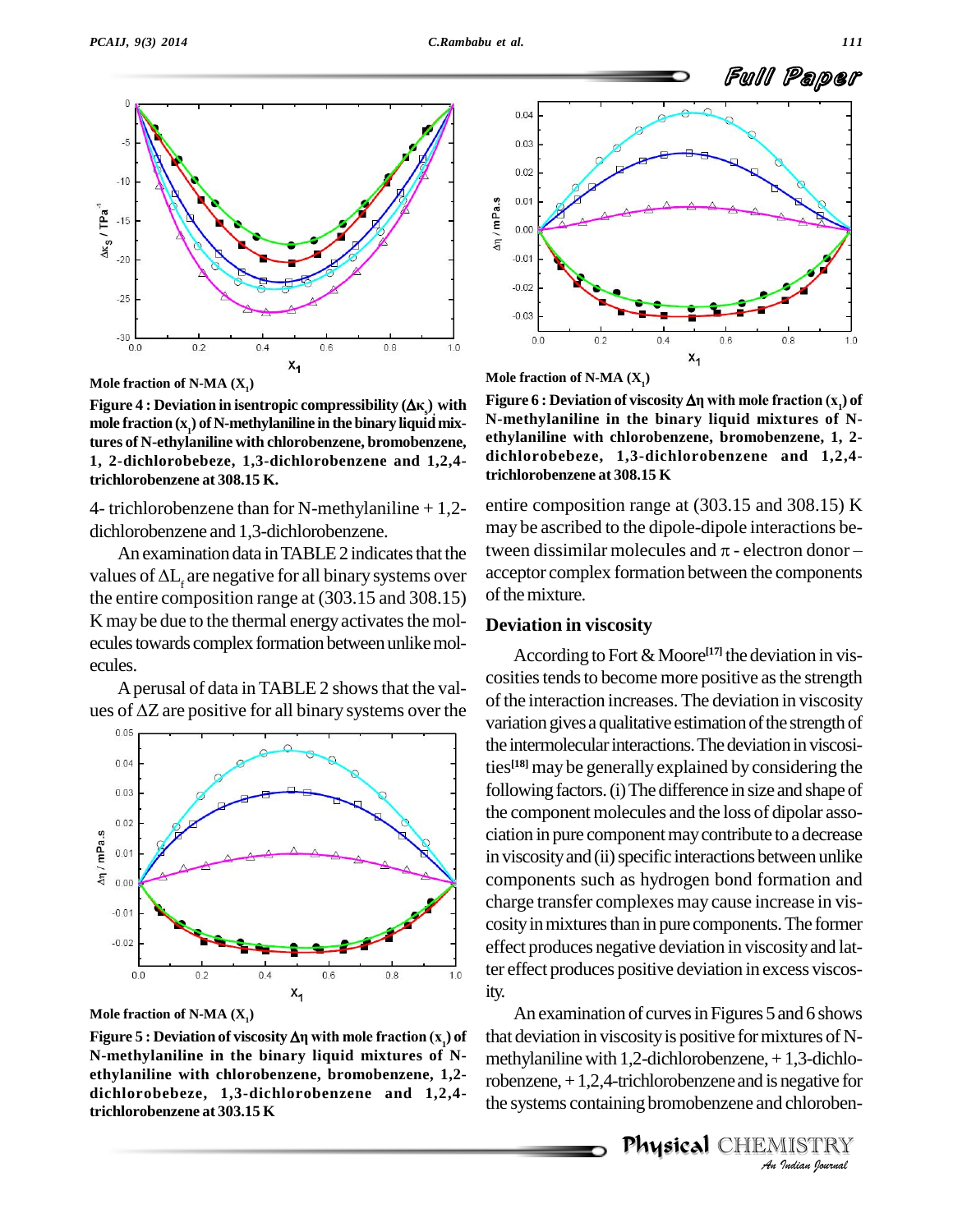TABLE 3 : Mole fraction of N-methylaniline  $(x_1)$ , viscosity  $(\eta)$ , deviation in viscosities  $(\Delta \eta)$ , excess Gibbs free energy of **activation of viscousflow (G\*E ),Grunberg - Nissaninteraction parameters(d),Katti- Chaudhri interaction parameters(Wvis/ RT**), and **Hind** interaction parameters ( $H$ <sup>12</sup><sub>12</sub>) at 303.15K and 308.15 K

| $\mathbf{x}_1$ | $\eta$ /mPa.s  | $Δη$ /mPa.s   | $\overline{G^{*E}/J.mol}^{-1}$              | $d_{12}$                                 |          | $W_{vis}/RT$ | $H_{12}$ |
|----------------|----------------|---------------|---------------------------------------------|------------------------------------------|----------|--------------|----------|
| 0.0000         | 0.713          | 0.000         | 0.000                                       |                                          |          |              |          |
| 0.0719         | 0.777          | $-0.009$      | 0.231                                       | 0.143                                    |          | 0.139        | 1.153    |
| 0.1242         | 0.826          | $-0.014$      | 0.386                                       | 0.146                                    |          | 0.143        | 1.160    |
| 0.2059         | 0.904          | $-0.019$      | 0.571                                       | 0.144                                    |          | 0.140        | 1.165    |
| 0.2641         | 0.963          | $-0.02$       | 0.693                                       | 0.147                                    |          | 0.143        | 1.173    |
| 0.3338         | 1.032          | $-0.022$      | 0.769                                       | 0.142                                    |          | 0.139        | 1.174    |
| 0.4016         | 1.101          | $-0.022$      | 0.816                                       | 0.140                                    |          | 0.136        | 1.177    |
| 0.4914         | 1.192          | $-0.023$      | 0.811                                       | 0.134                                    |          | 0.130        | 1.178    |
| 0.5725         | 1.276          | $-0.022$      | 0.768                                       | 0.129                                    |          | 0.126        | 1.179    |
| 0.6459         | 1.351          | $-0.022$      | 0.681                                       | 0.123                                    |          | 0.120        | 1.176    |
| 0.7125         | 1.420          | $-0.021$      | 0.581                                       | 0.117                                    |          | 0.114        | 1.172    |
| 0.7899         | 1.502          | $-0.018$      | 0.447                                       | 0.112                                    |          | 0.108        | 1.169    |
| 0.8492         | 1.567          | $-0.014$      | 0.338                                       | 0.109                                    |          | 0.106        | 1.163    |
| 0.9125         | 1.637          | $-0.009$      | 0.205                                       | 0.107                                    |          | 0.103        | 1.155    |
| 1.0000         | 1.735          | 0.000         | 0.000                                       |                                          |          |              |          |
|                |                |               | N-methyl aniline $(1)$ +chlorobenzene $(2)$ |                                          |          |              |          |
|                |                |               | 308.15K                                     |                                          |          |              |          |
|                | $\mathbf{x}_1$ | $\eta$ /mPa.s | $Δη$ /mPa.s                                 | $\overline{G}^{*E}/J$ .mol <sup>-1</sup> | $d_{12}$ | $W_{vis}/RT$ | $H_{12}$ |
|                | 0.0000         | 0.678         | 0.000                                       | 0.000                                    |          |              |          |
|                | 0.0719         | 0.734         | $-0.013$                                    | 0.206                                    | 0.151    | 0.149        | 0.969    |
|                | 0.1242         | 0.773         | $-0.019$                                    | 0.282                                    | 0.126    | 0.136        | 0.998    |
|                | 0.2059         | 0.839         | $-0.025$                                    | 0.398                                    | 0.123    | 0.129        | 1.012    |
|                | 0.2641         | 0.885         | $-0.028$                                    | 0.451                                    | 0.114    | 0.112        | 1.021    |
|                | 0.3338         | 0.942         | $-0.029$                                    | 0.575                                    | 0.106    | 0.101        | 1.039    |
|                | 0.4016         | 1.001         | $-0.030$                                    | 0.689                                    | 0.107    | 0.115        | 1.042    |
|                | 0.4914         | 1.079         | $-0.030$                                    | 0.653                                    | 0.105    | 0.110        | 1.04     |
|                | 0.5725         | 1.154         | $-0.029$                                    | 0.646                                    | 0.109    | 0.107        | 1.032    |
|                | 0.6459         | 1.218         | $-0.029$                                    | 0.588                                    | 0.104    | 0.101        | 1.025    |
|                | 0.7125         | 1.277         | $-0.028$                                    | 0.434                                    | 0.100    | 0.099        | 1.017    |
|                | 0.7899         | 1.345         | $-0.024$                                    | 0.361                                    | 0.090    | 0.085        | 1.018    |
|                | 0.8492         | 1.389         | $-0.021$                                    | 0.227                                    | 0.044    | 0.037        | 1.084    |
|                | 0.9125         | 1.452         | $-0.014$                                    | 0.199                                    | 0.029    | 0.027        | 1.109    |
|                | 1.0000         | 1.548         | 0.000                                       | 0.000                                    |          |              |          |
|                |                |               | N-methyl aniline $(1)$ +bromobenzene $(2)$  |                                          |          |              |          |
|                |                |               | 303.15 K                                    |                                          |          |              |          |
|                | $\mathbf{x}_1$ | $\eta$ /mPa.s | $\Delta \eta$ /mPa.s                        | $G^*E/J$ .mol <sup>-1</sup>              | $d_{12}$ | $W_{vis}/RT$ | $H_{12}$ |
|                | 0.000          | 1.014         | 0.000                                       | 0.000                                    |          |              |          |
|                | 0.0614         | 1.040         | $-0.008$                                    | 0.217                                    | 0.006    | 0.009        | 1.395    |
|                | 0.1364         | 1.109         | $-0.013$                                    | 0.340                                    | 0.009    | 0.011        | 1.271    |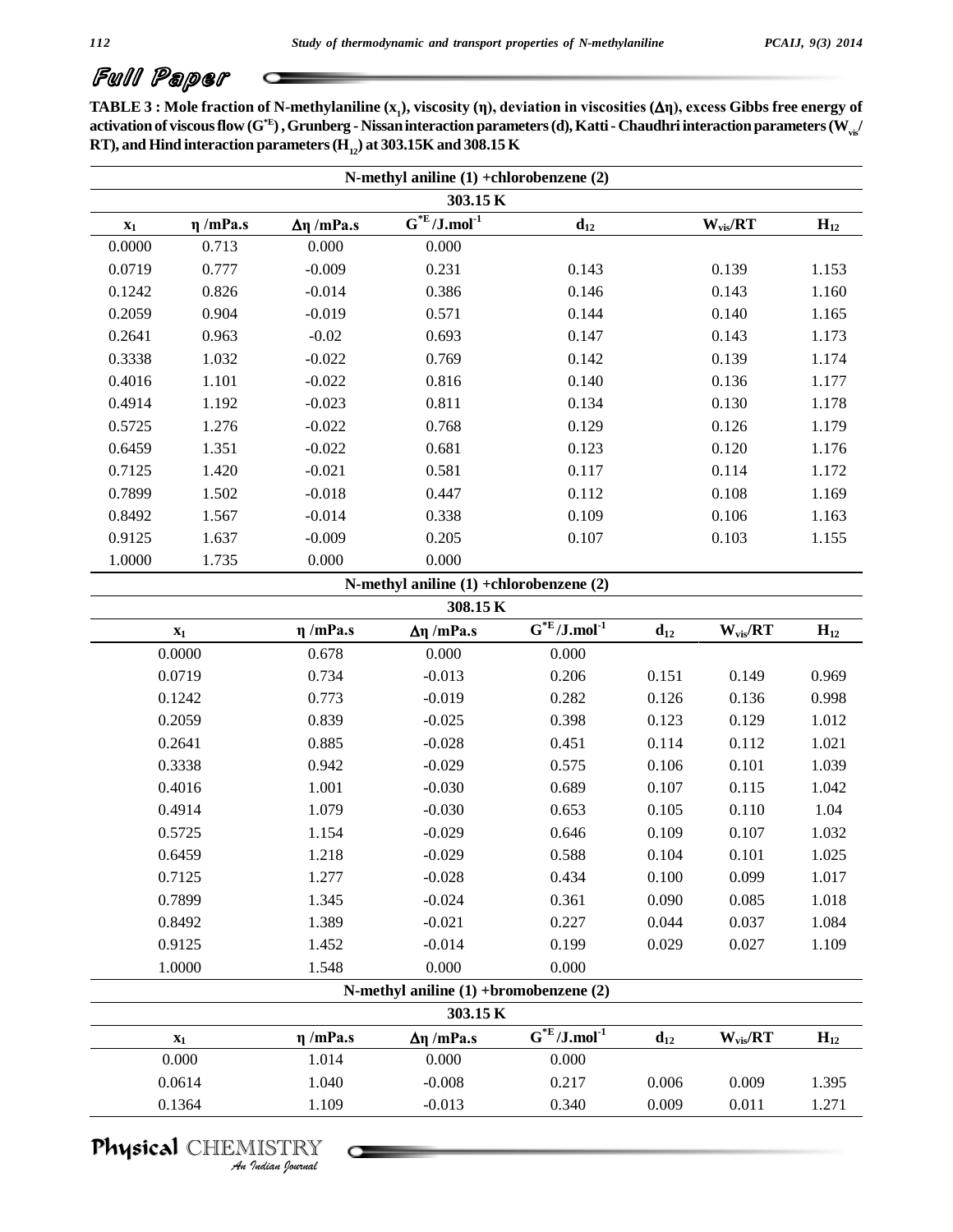|        |               |                      |                                        |          | Full         | Paper    |
|--------|---------------|----------------------|----------------------------------------|----------|--------------|----------|
| $X_1$  | $\eta$ /mPa.s | $\Delta \eta$ /mPa.s | $\overline{G}^*E/J$ .mol <sup>-1</sup> | $d_{12}$ | $W_{vis}/RT$ | $H_{12}$ |
| 0.1865 | 1.122         | $-0.016$             | 0.503                                  | 0.013    | 0.016        | 1.358    |
| 0.2505 | 1.166         | $-0.018$             | 0.545                                  | 0.016    | 0.019        | 1.357    |
| 0.3215 | 1.211         | $-0.020$             | 0.793                                  | 0.019    | 0.022        | 1.372    |
| 0.3806 | 1.252         | $-0.021$             | 0.809                                  | 0.023    | 0.026        | 1.370    |
| 0.4898 | 1.340         | $-0.021$             | 0.854                                  | 0.028    | 0.031        | 1.348    |
| 0.5606 | 1.397         | $-0.021$             | 0.819                                  | 0.024    | 0.028        | 1.331    |
| 0.6512 | 1.472         | $-0.020$             | 0.789                                  | 0.023    | 0.025        | 1.305    |
| 0.7202 | 1.519         | $-0.019$             | 0.489                                  | 0.019    | 0.020        | 1.309    |
| 0.7945 | 1.583         | $-0.016$             | 0.420                                  | 0.017    | 0.018        | 1.273    |
| 0.8718 | 1.641         | $-0.011$             | 0.320                                  | 0.010    | 0.011        | 1.268    |
| 0.9225 | 1.675         | $-0.006$             | 0.204                                  | 0.008    | 0.006        | 1.310    |
| 1.0000 | 1.735         | 0.000                | 0.000                                  |          |              |          |

|  |  |  | N-methyl aniline (1) +bromobenzene (2) |  |
|--|--|--|----------------------------------------|--|
|--|--|--|----------------------------------------|--|

|        |               |                      | $\Gamma$ is include annually $\Gamma$ + $\Gamma$ or only obtained $\Gamma$ |          |              |          |
|--------|---------------|----------------------|----------------------------------------------------------------------------|----------|--------------|----------|
|        |               |                      | 308.15 K                                                                   |          |              |          |
| $X_1$  | $\eta$ /mPa.s | $\Delta \eta$ /mPa.s | $G^*E/J$ .mol <sup>-1</sup>                                                | $d_{12}$ | $W_{vis}/RT$ | $H_{12}$ |
| 0.0000 | 0.964         | 0.000                | 0.000                                                                      |          |              |          |
| 0.0614 | 0.98          | $-0.010$             | 0.166                                                                      | 0.003    | 0.004        | 1.253    |
| 0.1364 | 1.037         | $-0.016$             | 0.240                                                                      | 0.006    | 0.009        | 1.143    |
| 0.1865 | 1.043         | $-0.020$             | 0.390                                                                      | 0.009    | 0.010        | 1.224    |
| 0.2505 | 1.079         | $-0.022$             | 0.427                                                                      | 0.013    | 0.014        | 1.227    |
| 0.3215 | 1.112         | $-0.025$             | 0.544                                                                      | 0.016    | 0.019        | 1.237    |
| 0.3806 | 1.146         | $-0.026$             | 0.567                                                                      | 0.019    | 0.021        | 1.238    |
| 0.4898 | 1.217         | $-0.027$             | 0.627                                                                      | 0.023    | 0.028        | 1.216    |
| 0.5606 | 1.265         | $-0.026$             | 0.546                                                                      | 0.021    | 0.024        | 1.202    |
| 0.6512 | 1.327         | $-0.025$             | 0.532                                                                      | 0.019    | 0.020        | 1.177    |
| 0.7202 | 1.367         | $-0.022$             | 0.419                                                                      | 0.015    | 0.016        | 1.184    |
| 0.7945 | 1.42          | $-0.020$             | 0.351                                                                      | 0.010    | 0.012        | 1.149    |
| 0.8718 | 1.467         | $-0.015$             | 0.249                                                                      | 0.007    | 0.010        | 1.138    |
| 0.9225 | 1.495         | $-0.010$             | 0.179                                                                      | 0.002    | 0.005        | 1.170    |
| 1.0000 | 1.548         | 0.000                | 0.000                                                                      |          |              |          |

**N-methyl aniline (1) +1,2-dichlorobenzene (2)**

| $H_{12}$ | $W_{vis}/RT$ | $d_{12}$ | $G^*E/J$ .mol <sup>-1</sup> | $\Delta \eta$ /mPa.s | $\eta$ /mPa.s | $X_1$  |
|----------|--------------|----------|-----------------------------|----------------------|---------------|--------|
|          |              |          | 0.000                       | 0.000                | 1.234         | 0.000  |
| 1.564    | 0.084        | 0.082    | 0.139                       | 0.010                | 1.280         | 0.0709 |
| 1.558    | 0.079        | 0.076    | 0.215                       | 0.016                | 1.313         | 0.1256 |
| 1.554    | 0.076        | 0.073    | 0.268                       | 0.020                | 1.340         | 0.1719 |
| 1.551    | 0.072        | 0.069    | 0.344                       | 0.026                | 1.391         | 0.2619 |
| 1.548    | 0.068        | 0.065    | 0.378                       | 0.028                | 1.430         | 0.3347 |
| 1.546    | 0.066        | 0.063    | 0.394                       | 0.030                | 1.465         | 0.4018 |
| 1.547    | 0.065        | 0.062    | 0.402                       | 0.031                | 1.507         | 0.4825 |
| 1.546    | 0.063        | 0.060    | 0.390                       | 0.030                | 1.531         | 0.5321 |
| 1.543    | 0.060        | 0.057    | 0.351                       | 0.028                | 1.575         | 0.6255 |
| 1.547    | 0.061        | 0.058    | 0.322                       | 0.026                | 1.607         | 0.6917 |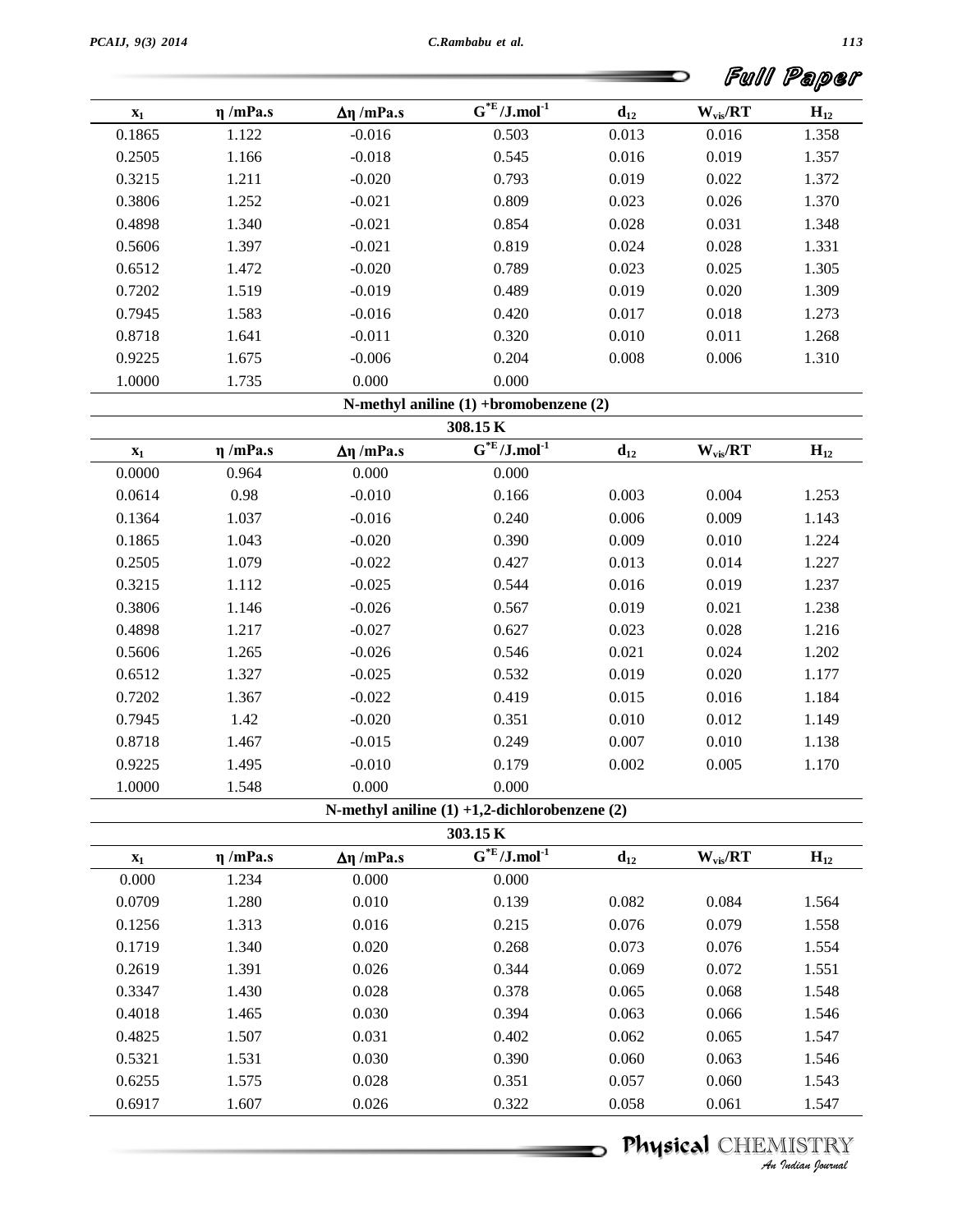| $\mathbf{x}_1$ | $\eta$ /mPa.s | $Δη$ /mPa.s          | $G^*E/J$ .mol <sup>-1</sup>                        | $d_{12}$ | $W_{vis}/RT$                          | $H_{12}$ |
|----------------|---------------|----------------------|----------------------------------------------------|----------|---------------------------------------|----------|
| 0.7559         | 1.635         | 0.022                | 0.269                                              | 0.056    | 0.059                                 | 1.545    |
| 0.8325         | 1.667         | 0.016                | 0.193                                              | 0.053    | 0.055                                 | 1.542    |
| 0.9021         | 1.696         | 0.010                | 0.119                                              | 0.052    | 0.054                                 | 1.541    |
| 1.0000         | 1.735         | 0.000                | 0.000                                              |          |                                       |          |
|                |               |                      | N-methyl aniline $(1) +1,2$ -dichlorobenzene $(2)$ |          |                                       |          |
|                |               | 308.15K              |                                                    |          |                                       |          |
| $\mathbf{x}_1$ | $\eta$ /mPa.s | $\Delta \eta$ /mPa.s | $\overline{G^{*E}}$ /J.mol <sup>-1</sup>           | $d_{12}$ | $\mathbf{W}_{\text{vis}}/\mathbf{RT}$ | $H_{12}$ |
| 0.000          | 1.148         | 0.000                | 0.000                                              |          |                                       |          |
| 0.0709         | 1.182         | 0.006                | 0.091                                              | 0.053    | 0.054                                 | 1.391    |
| 0.1256         | 1.209         | 0.011                | 0.161                                              | 0.056    | 0.058                                 | 1.397    |
| 0.1719         | 1.232         | 0.015                | 0.219                                              | 0.059    | 0.061                                 | 1.402    |
| 0.2619         | 1.274         | 0.021                | 0.296                                              | 0.058    | 0.061                                 | 1.403    |
| 0.3347         | 1.306         | 0.024                | 0.333                                              | 0.056    | 0.059                                 | 1.402    |
| 0.4018         | 1.335         | 0.026                | 0.355                                              | 0.056    | 0.058                                 | 1.403    |
| 0.4825         | 1.368         | 0.027                | 0.359                                              | 0.054    | 0.057                                 | 1.402    |
| 0.5321         | 1.387         | 0.026                | 0.347                                              | 0.052    | 0.055                                 | 1.401    |
| 0.6255         | 1.422         | 0.024                | 0.312                                              | 0.050    | 0.053                                 | 1.399    |
| 0.6917         | 1.445         | 0.020                | 0.269                                              | 0.047    | 0.050                                 | 1.396    |
| 0.7559         | 1.465         | 0.015                | 0.206                                              | 0.042    | 0.044                                 | 1.388    |
| 0.8325         | 1.491         | 0.010                | 0.144                                              | 0.039    | 0.041                                 | 1.384    |
| 0.9021         | 1.514         | 0.005                | 0.080                                              | 0.035    | 0.036                                 | 1.377    |
| 1.0000         | 1.548         | 0.000                | 0.000                                              |          |                                       |          |
|                |               |                      | N-methyl aniline $(1) +1,3$ -dichlorobenzene $(2)$ |          |                                       |          |
|                |               | 303.15 K             |                                                    |          |                                       |          |
| $\mathbf{x}_1$ | $\eta$ /mPa.s | $Δη$ /mPa.s          | $G^*E/J$ .mol <sup>-1</sup>                        | $d_{12}$ | $W_{vis}/RT$                          | $H_{12}$ |
| 0.0000         | 0.949         | 0.000                | 0.000                                              |          |                                       |          |
| 0.0699         | 1.017         | 0.013                | 0.298                                              | 0.181    | 0.184                                 | 1.442    |
| 0.1196         | 1.062         | 0.019                | 0.446                                              | 0.166    | 0.170                                 | 1.432    |
| 0.1956         | 1.132         | 0.029                | 0.646                                              | 0.161    | 0.165                                 | 1.435    |
| 0.2517         | 1.182         | 0.035                | 0.750                                              | 0.156    | 0.160                                 | 1.435    |
| 0.3219         | 1.242         | 0.040                | 0.830                                              | 0.149    | 0.153                                 | 1.434    |
| 0.3951         | 1.303         | 0.043                | 0.873                                              | 0.143    | 0.147                                 | 1.433    |
| 0.4706         | 1.364         | 0.045                | 0.876                                              | 0.137    | 0.141                                 | 1.433    |
| 0.5418         | 1.418         | 0.043                | 0.831                                              | 0.131    | 0.134                                 | 1.429    |
| 0.6105         | 1.470         | 0.041                | 0.771                                              | 0.126    | 0.130                                 | 1.429    |
| 0.6825         | 1.522         | 0.037                | 0.675                                              | 0.121    | 0.125                                 | 1.426    |
| 0.7692         | 1.583         | 0.029                | 0.53                                               | 0.116    | 0.120                                 | 1.425    |
| 0.8406         | 1.630         | 0.020                | 0.376                                              | 0.109    | 0.113                                 | 1.418    |
| 0.9065         | 1.675         | 0.013                | 0.236                                              | 0.109    | 0.112                                 | 1.422    |
| 1.0000         | 1.735         | 0.000                | 0.000                                              |          |                                       |          |
|                |               |                      | N-methyl aniline $(1) +1,3$ -dichlorobenzene $(2)$ |          |                                       |          |
|                |               | 308.15 K             |                                                    |          |                                       |          |
| $\mathbf{x}_1$ | $\eta$ /mPa.s | $Δη$ /mPa.s          | $\overline{G^{*E}}$ /J.mol <sup>-1</sup>           | $d_{12}$ | $\mathbf{W}_{\text{vis}}/\mathbf{RT}$ | $H_{12}$ |
| 0.0000         | 0.895         | 0.000                | 0.000                                              |          |                                       |          |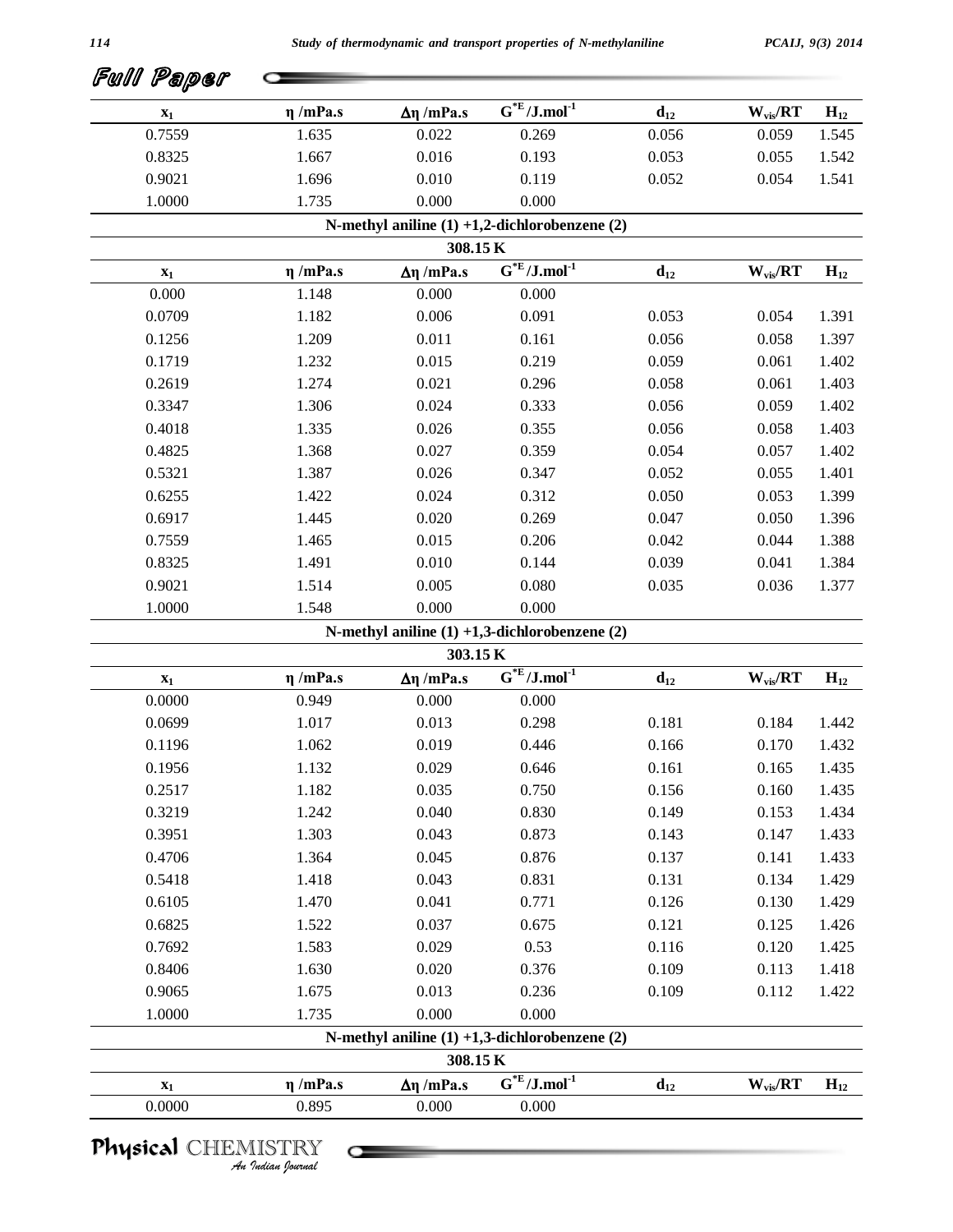|                |               |                      |                                                                   |          |              | Full Paper |
|----------------|---------------|----------------------|-------------------------------------------------------------------|----------|--------------|------------|
| $\mathbf{x}_1$ | $\eta$ /mPa.s | $\Delta \eta$ /mPa.s | $\textbf{G}^{* \textbf{E}} / \textbf{J}.\text{mol}^{\textbf{-1}}$ | $d_{12}$ | $W_{vis}/RT$ | $H_{12}$   |
| 0.0699         | 0.949         | 0.008                | 0.228                                                             | 0.136    | 0.138        | 1.286      |
| 0.1196         | 0.988         | 0.015                | 0.374                                                             | 0.137    | 0.141        | 1.292      |
| 0.1956         | 1.047         | 0.024                | 0.558                                                             | 0.137    | 0.140        | 1.299      |
| 0.2517         | 1.088         | 0.029                | 0.646                                                             | 0.132    | 0.136        | 1.298      |
| 0.3219         | 1.140         | 0.035                | 0.739                                                             | 0.131    | 0.134        | 1.301      |
| 0.3951         | 1.192         | 0.039                | 0.791                                                             | 0.127    | 0.131        | 1.303      |
| 0.4706         | 1.243         | 0.041                | 0.797                                                             | 0.123    | 0.126        | 1.303      |
| 0.5418         | 1.29          | 0.041                | 0.776                                                             | 0.120    | 0.124        | 1.304      |
| 0.6105         | 1.332         | 0.038                | 0.713                                                             | 0.115    | 0.119        | 1.302      |
| 0.6825         | 1.374         | 0.033                | 0.619                                                             | 0.110    | 0.113        | 1.298      |
| 0.7692         | 1.421         | 0.024                | 0.462                                                             | 0.100    | 0.103        | 1.288      |
| 0.8406         | 1.46          | 0.016                | 0.325                                                             | 0.093    | 0.096        | 1.282      |
| 0.9065         | 1.496         | 0.009                | 0.193                                                             | 0.087    | 0.090        | 1.275      |
| 1.0000         | 1.548         | 0.000                | 0.000                                                             |          |              |            |

**N-methyl aniline(1) +1,2,4 trichlorobenzene (2)**

|                |               |                      | $\Gamma$ is-ineally annihe(1) +1,2,4 and conditional values (2) |          |              |          |
|----------------|---------------|----------------------|-----------------------------------------------------------------|----------|--------------|----------|
|                |               | 303.15 K             |                                                                 |          |              |          |
| $\mathbf{x}_1$ | $\eta$ /mPa.s | $\Delta \eta$ /mPa.s | $G^*E/J$ .mol <sup>-1</sup>                                     | $d_{12}$ | $W_{vis}/RT$ | $H_{12}$ |
| 0.0000         | 1.785         | 0.000                | 0.000                                                           |          |              |          |
| 0.0765         | 1.783         | 0.002                | 0.026                                                           | 0.008    | 0.010        | 1.775    |
| 0.1419         | 1.782         | 0.005                | 0.052                                                           | 0.010    | 0.013        | 1.779    |
| 0.2126         | 1.780         | 0.006                | 0.066                                                           | 0.014    | 0.016        | 1.777    |
| 0.2818         | 1.779         | 0.008                | 0.088                                                           | 0.016    | 0.018        | 1.780    |
| 0.3526         | 1.776         | 0.009                | 0.097                                                           | 0.020    | 0.020        | 1.779    |
| 0.4105         | 1.774         | 0.010                | 0.106                                                           | 0.021    | 0.022        | 1.780    |
| 0.4899         | 1.771         | 0.010                | 0.113                                                           | 0.022    | 0.024        | 1.781    |
| 0.5569         | 1.767         | 0.010                | 0.109                                                           | 0.020    | 0.022        | 1.780    |
| 0.6219         | 1.763         | 0.009                | 0.102                                                           | 0.017    | 0.019        | 1.779    |
| 0.6936         | 1.758         | 0.008                | 0.089                                                           | 0.014    | 0.017        | 1.778    |
| 0.7772         | 1.752         | 0.006                | 0.070                                                           | 0.012    | 0.016        | 1.777    |
| 0.8465         | 1.747         | 0.004                | 0.052                                                           | 0.008    | 0.013        | 1.777    |
| 0.9056         | 1.742         | 0.002                | 0.031                                                           | 0.007    | 0.010        | 1.773    |
| 1.0000         | 1.735         | 0.000                | 0.000                                                           |          |              |          |

| $H_{12}$ | $W_{vis}/RT$ | $d_{12}$ | $G^*E/J$ .mol <sup>-1</sup> | $\Delta \eta$ /mPa.s | $\eta$ /mPa.s | $X_1$  |
|----------|--------------|----------|-----------------------------|----------------------|---------------|--------|
|          |              |          | 0.000                       | 0.000                | 1.622         | 0.0000 |
| 1.597    | 0.013        | 0.007    | 0.023                       | 0.002                | 1.618         | 0.0765 |
| 1.595    | 0.012        | 0.006    | 0.038                       | 0.003                | 1.614         | 0.1419 |
| 1.599    | 0.015        | 0.008    | 0.062                       | 0.005                | 1.611         | 0.2126 |
| 1.599    | 0.015        | 0.008    | 0.077                       | 0.006                | 1.607         | 0.2818 |
| 1.601    | 0.016        | 0.009    | 0.092                       | 0.007                | 1.603         | 0.3526 |
| 1.602    | 0.017        | 0.010    | 0.105                       | 0.008                | 1.600         | 0.4105 |
| 1.602    | 0.017        | 0.009    | 0.106                       | 0.008                | 1.594         | 0.4899 |
| 1.602    | 0.017        | 0.010    | 0.105                       | 0.008                | 1.589         | 0.5569 |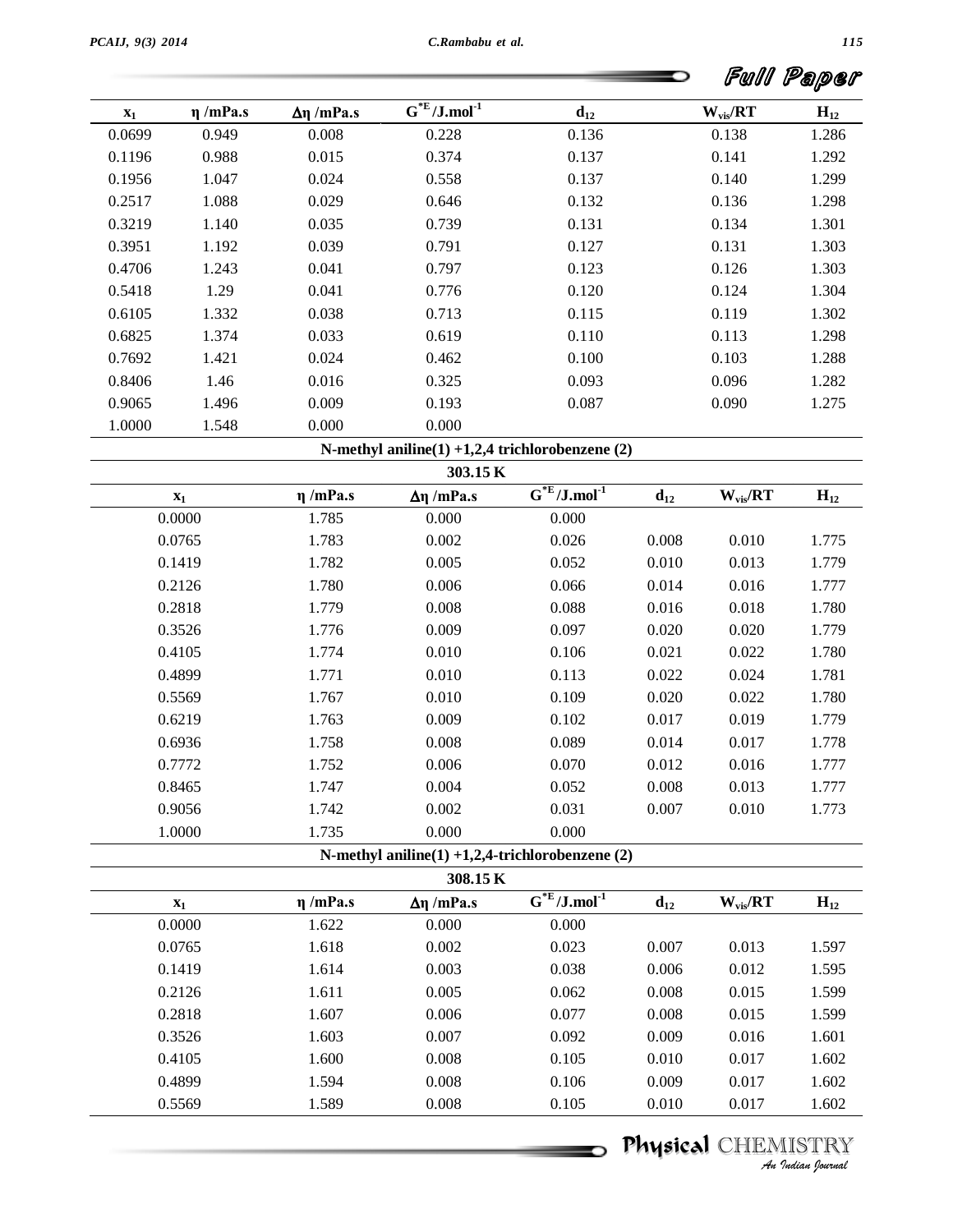| $\mathbf{x}_1$ | $\eta$ /mPa.s | $\Delta \eta$ /mPa.s | $G^*E/J$ .mol <sup>-1</sup> | $d_{12}$ | $W_{vis}/RT$ | $H_{12}$ |
|----------------|---------------|----------------------|-----------------------------|----------|--------------|----------|
| 0.6219         | 1.583         | 0.007                | 0.095                       | 0.009    | 0.016        | 1.600    |
| 0.6936         | 1.577         | 0.006                | 0.085                       | 0.009    | 0.016        | 1.600    |
| 0.7772         | 1.569         | 0.005                | 0.064                       | 0.008    | 0.015        | 1.598    |
| 0.8465         | 1.562         | 0.003                | 0.042                       | 0.006    | 0.013        | 1.595    |
| 0.9056         | 1.557         | 0.002                | 0.029                       | 0.007    | 0.013        | 1.597    |
| 1.0000         | 1.548         | 0.000                | 0.000                       |          |              |          |

zene over the entire composition ranges at (303.15 and nary m 308.15) K. In the present work, the positive values of of b<br> $\Delta \eta$  may be attributed to specific interactions through of be p<br>hydrogen bonding (O-H....N) resulting in the forma-inte  $\Delta \eta$  may be attributed to specific interactions through of tion of complexes between the component molhydrogen bonding (O-H....N) resulting in the formation of complexes between the component mol-<br>ecules<sup>[18,19]</sup> while the negative  $\Delta \eta$  values suggest that wo dispersion forces are dominant in mixtures.The exist ence of dispersion forces indicates that the component molecules have different molecule sizes and shapes.

The excess Gibbs free energy of activation of viscous flow  $(G^*E)$  is obtained by the equation<br>  $G^*E = RT [\ln \eta V - (x_1 \ln \eta_1 V_1 + x_2 \ln \eta_2 V_2)]$  (6)

$$
= RT [\ln \eta V - (x_1 \ln \eta_1 V_1 + x_2 \ln \eta_2 V_2)] \tag{6}
$$

where  $V_1$ ,  $V_2$  and V are the molar volumes of the com-<br>ponent 1 and component 2 and molar volume of the tion rate mixture, respectively;  $R$  and  $T$  have their usual meanings. Internix<br>Grunberg and Nissan<sup>[20]</sup> proposed the following Lite

equation for the measurement of viscosity of liquid mixtures: **ln**  $\eta = x_1 \ln \eta_1 + x_2 \ln \eta_2 + x_3$  $\ln \eta_2 + x_1 x_2 d_{12}$  (7)

where  $d_{12}$  is a parameter proportional to interchange  $\overline{q}$ energy, which reflects the non-ideality of the system.

Katti and Chaudhri<sup>[21]</sup> proposed the following equation: **ln**  $\eta V = x_1 \ln V_1 \eta_1 + x_2 \ln V_2 \eta_2 + x_1 x_2 W_{vis} / RT$  (8)

where W<sub>vis</sub>/RT is an interaction term.<br>
Hind et al.<sup>[22]</sup> suggested an equation for the viscos-<br>
ity of binary liquid mixtures as<br>  $\mathbf{p} = \mathbf{x}_1^2 \mathbf{n}_1 + \mathbf{x}_2^2 \mathbf{n}_2 + 2\mathbf{x}_1 \mathbf{x}_2 \mathbf{H}_{12}$  (9) ity of binary liquid mixtures as<br> $\mathbf{n} = \mathbf{x}^2 \mathbf{n} + \mathbf{x}^2 \mathbf{n}^2 + 2\mathbf{x} \mathbf{x}$  $\frac{1}{2}$  **b 1**<br>  $\frac{1}{2}$  **x**<sub>1</sub><sup>2</sup> **n**<sub>1</sub> + **x**<sub>2</sub><sup>2</sup> **n**<sub>2</sub> + 2*x*<sub>2</sub>

where  $H_{12}$  is Hind interaction parameter, and above- viat mentioned computed values are also presented in TABLE 3.

behavior of liquid mixtures on the basis of sign and and a *Indian*<br>*Indian*<br>*Indian*<br>*IISTRY*<br>*Indian fournal* Attempts<sup>[17,19,20]</sup> have been made to explain the  $\frac{m}{m}$  is the magnitude of excess Gibbs free energy of activation of viscous flow  $(G^*E)$ , and N behavior of liquid mixtures on the basis of sign and<br>magnitude of excess Gibbs free energy of activation of<br>viscous flow  $(G^*E)$ , and Nissan's parameter  $(d_{12})$ .<br>Nigam and Mahl<sup>[23]</sup> concluded from the study on bi-Nigam and Mahl<sup>[23]</sup> concluded from the study on bi-

Physical CHEMISTRY

of both are large then strong specific interaction would mary mixtures that (i) if  $\Delta \eta > 0$ ,  $d_{12} > 0$  and magnitude<br>of both are large then strong specific interaction would<br>be present; (ii) if  $\Delta \eta < 0$ ,  $d_{12} > 0$  then weak specific be present; (ii) if  $\Delta \eta < 0$ ,  $d_{12} > 0$  then weak specific interaction would be present; (iii) if  $\Delta \eta < 0$ ,  $d_{12} < 0$ magnitude of both are large then the dispersion force would be dominant.

The positive values of  $G^*E$  and  $d_{12}$  indicate strong specific interactions such as hydrogen bonding, dipoledipole interactions, other complexes and charge transfer whereas their negative values show weaker interac-

tion.<br>From TABLE 3 shows that  $G^*E$  and  $d_{12}$  values are positive for all binarysystems overthe entire composition range at  $(303.15 \text{ and } 308.15 \text{ K})$ , further supporting the complex formation between the components of the mixtures.

Interaction parameter  $W_{vis} / RT$  shows almost the same trend as that of  $d_{12}$ . In fact, one could say that the parameters  $d_{12}$  and  $W_{vis}$ /RT exhibit almost similar beture of both equations. havior, which is not unlikely in view of logarithmic na-

The variation of  $V^E$ ,  $\Delta u$ ,  $\Delta \kappa$  and  $\Delta \eta$  with mole fraction wase fitted to the Redlich-Kister polynomial equation<sup>[24]</sup> of the type

$$
Y^{E}=x_{1}x_{2}[a_{0}+a_{1}(x_{1}-x_{2})+a_{2}(x_{1}-x_{2})^{2}]
$$
\n(10)

tion<sup>124</sup> of the type<br>  $Y^E = x_1x_2[a_0 + a_1(x_1-x_2) + a_2(x_1-x_2)^2]$  (10)<br>
where  $Y^E$  is  $V^E$  or  $\Delta u$  or  $\Delta \kappa_g$  or  $\Delta \eta$ . The values of  $a_0, a_1$ where  $Y^E$  is  $V^E$  or  $\Delta u$  or  $\Delta \kappa_s$  or  $\Delta \eta$ . The values of  $a_{0}$ ,  $a_1$ <br>and  $a_2$  are the coefficients of the polynomial equation,<br>and the corresponding standard deviations ( $\sigma$ ) obtained and  $a_2$  are the coefficients of the polynomial equation,<br>and the corresponding standard deviations ( $\sigma$ ) obtained assigned to each point are calculated.The standard de- **Û**by the method of least – squares with equal weights  $\overline{\text{R}}$  **(YE**) =  $\overline{\text{R}}$   $\text{R}$  **(YE**) =  $\overline{\text{R}}$   $\text{R}$   $\text{R}$   $\text{R}$   $\text{R}$   $\text{R}$   $\text{R}$   $\text{R}$   $\text{R}$   $\text{R}$   $\text{R}$   $\text{R}$   $\text{R}$   $\text{R}$   $\text{R}$   $\text{R}$   $\text{R}$   $\text{R}$   $\text{R}$   $\text{R}$   $\text{R}$   $\$ 

$$
\sigma(Y^{E}) = [\Sigma(Y^{E}_{obs} - Y^{E}_{cal})^{2}/(n-m)]^{1/2}
$$
\n(11)

where n is the total number of experimental points and m is the number of coefficients. The values of  $a_0$   $a_1$ and  $a<sub>2</sub>$  are the coefficients is determined by a multiple-regression analysis on the least square method and summarized along with the standard deviations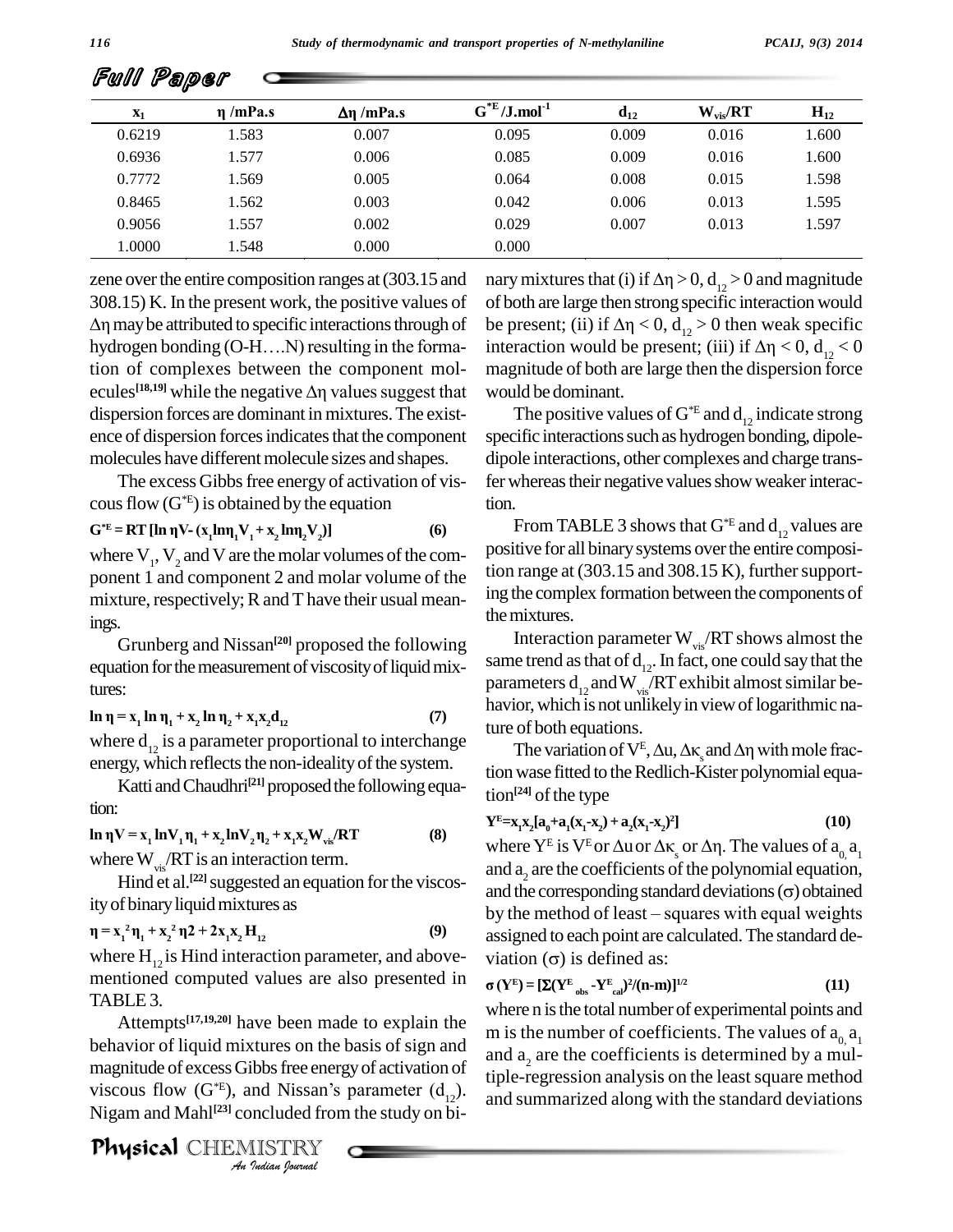| <b>Binary mixtures</b>          | $\mathbf{T}/\mathbf{K}$ |                                       | $a_0$     | a <sub>1</sub> | a <sub>2</sub> | $\sigma$ |
|---------------------------------|-------------------------|---------------------------------------|-----------|----------------|----------------|----------|
| $N-MA + bromobenzene$           | 303.15                  | $V^{E}/cm^{3}.mol^{-1}$               | $-0.834$  | 0.076          | $-0.119$       | 0.001    |
|                                 |                         | $\Delta u/m.$ sec- $^1$               | $-15.98$  | $-5.23$        | $-0.227$       | 0.039    |
|                                 |                         | $\Delta \kappa_s$ /TPa <sup>-1</sup>  | $-65.81$  | 5.363          | 38.24          | 0.002    |
|                                 |                         | $\Delta \eta/mPa.s$                   | $-0.085$  | 0.013          | $-0.039$       | 0.001    |
| $N-MA + chlorobenzene$          | 303.15                  | $V^{E}/cm^{3}.mol^{-1}$               | $-1.032$  | 0.021          | $-0.167$       | 0.001    |
|                                 |                         | $\Delta u/m/sec^{-1}$                 | 30.015    | $-3.612$       | $-8.255$       | 0.033    |
|                                 |                         | $\Delta \kappa_s$ /TPa <sup>-1</sup>  | $-75.41$  | 10.59          | 39.15          | 0.003    |
|                                 |                         | $\Delta \eta/mPa.s$                   | $-0.092$  | 0.008          | $-0.048$       | 0.001    |
| N-MA +1,2dichlorobenzene        | 303.15                  | $V^{E}/cm^{3}.mol^{-1}$               | 0.736     | $-0.113$       | $-0.332$       | 0.001    |
|                                 |                         | $\Delta u/m.$ sec- $^1$               | $-85.46$  | 10.59          | 14.85          | 0.043    |
|                                 |                         | $\Delta \kappa_s$ /TPa <sup>-1</sup>  | $-83.35$  | 13.10          | 8.834          | 0.014    |
|                                 |                         | $\Delta \eta/mPa.s$                   | 0.122     | $-0.019$       | 0.015          | 0.001    |
| N-MA +1,3dichlorobenzene        | 303.15                  | $V^{E}/cm^{3}.mol^{-1}$               | 0.864     | $-0.120$       | $-0.125$       | 0.001    |
|                                 |                         | $\Delta {\rm u}/{\rm m.sec}^{\rm -1}$ | 97.16     | $-8.99$        | $-4.395$       | 0.027    |
|                                 |                         | $\Delta \kappa_s$ /TPa <sup>-1</sup>  | $-90.65$  | 15.84          | $-8.565$       | 0.012    |
|                                 |                         | $\Delta \eta/mPa.s$                   | 0.176     | $-0.023$       | $-0.011$       | 0.001    |
| $N-MA + 1,2,4-trichlorobenzene$ | 303.15                  | $V^{E}/cm^{3}.mol^{-1}$               | 0.974     | $-0.085$       | $-0.112$       | 0.001    |
|                                 |                         | $\Delta u/m.$ sec- $^1$               | 101.75    | 7.844          | 8.107          | 0.078    |
|                                 |                         | $\Delta \kappa_s$ /TPa <sup>-1</sup>  | $-100.30$ | 22.03          | $-14.13$       | 0.029    |
|                                 |                         | $\Delta \eta/mPa.s$                   | 0.0414    | $-0.003$       | 0.021          | 0.001    |
| $N-MA + bromobenzene$           | 308.15                  | $V^{E}/cm^{3}.mol^{-1}$               | $-0.911$  | 0.058          | $-0.661$       | 0.001    |
|                                 |                         | $\Delta u/m.$ sec- $^1$               | $-15.16$  | $-6.77$        | 5.492          | 0.024    |
|                                 |                         | $\Delta \kappa_s$ /TPa <sup>-1</sup>  | $-72.37$  | 6.675          | 31.58          | 0.003    |
|                                 |                         | $\Delta \eta/mPa.s$                   | $-0.103$  | 0.005          | $-0.065$       | 0.001    |
| $N-MA + chlorobenzene$          | 308.15                  | $V^{E}/cm^{3}.mol^{-1}$               | $-1.134$  | 0.048          | $-0.805$       | 0.001    |
|                                 |                         | $\Delta u/msec^{-1}$                  | 64.50     | 41<br>$-6.751$ | $-25.99$       | 0.041    |
|                                 |                         | $\Delta \kappa_s$ /TPa <sup>-1</sup>  | $-81.45$  | 12.84          | 39.82          | 0.034    |
|                                 |                         | $\Delta \eta/mPa.s$                   | $-0.115$  | 0.007          | $-0.099$       | 0.001    |
| N-MA +1,2dichlorobenzene        | 308.15                  | $V^{E}/cm^{3}.mol^{-1}$               | 0.645     | $-0.098$       | $-0.485$       | 0.002    |
|                                 |                         | $\Delta u$ (msec- <sup>1</sup> )      | 129.90    | $-15.79$       | 14.69          | 0.041    |
|                                 |                         | $\Delta \kappa_s$ /TPa <sup>-1</sup>  | $-91.02$  | 16.23          | $-2.168$       | 0.019    |
|                                 |                         | $Δη$ /mPa.s                           | 0.108     | $-0.024$       | $-0.047$       | 0.001    |
| N-MA +1,3dichlorobenzene        | 308.15                  | $V^{E}/cm^{3}.mol^{-1}$               | 0.746     | $-0.093$       | $-0.266$       | 0.002    |
|                                 |                         | $\Delta u/msec^{-1}$                  | 106.26    | $-7.802$       | $-43.05$       | 0.041    |
|                                 |                         | $\Delta \kappa_s$ /TPa <sup>-1</sup>  | $-93.94$  | 19.33          | $-27.22$       | 0.076    |
|                                 |                         | $Δη$ /mPa.s                           | 0.165     | $-0.016$       | $-0.070$       | 0.001    |
| $N-MA + 1,2,4-trichlorobenzene$ | 308.15                  | $V^{E}/cm^{3}.mol^{-1}$               | 0.865     | $-0.024$       | $-0.459$       | 0.001    |
|                                 |                         | $\Delta u/msec^{-1}$                  | 90.82     | 4.380          | $-28.78$       | 0.044    |
|                                 |                         | $\Delta \kappa_s$ /TPa <sup>-1</sup>  | $-105.7$  | 23.66          | $-32.69$       | 0.098    |
|                                 |                         | $\Delta \eta/mPa.s$                   | 0.032     | $-0.002$       | $-0.012$       | 0.001    |

|                                                                                                       | Full Paper |
|-------------------------------------------------------------------------------------------------------|------------|
| TABLE 4 : Coefficients of Redlich – Kister equation and standard deviation ( $\sigma$ ) of the system |            |

 $\Delta \kappa$ <sub>s,</sub> and  $\Delta \eta$  are presented in TABLE 4. Finally, it can results as can be seen by inspecting the ( $\sigma$ ) values be concluded that the expressions used for interpolat-

*I*<br>*I* work good<br>*I* ISTRY<br>*I ISTRY*<br>*Indian hournal* ing the experimental data measured in this work good  $\frac{0.032}{1000}$  =  $\frac{0.012}{0.012}$  =  $\frac{0.001}{0.001}$ <br>ing the experimental data measured in this work good<br>results as can be seen by inspecting the ( $\sigma$ ) values obtained.